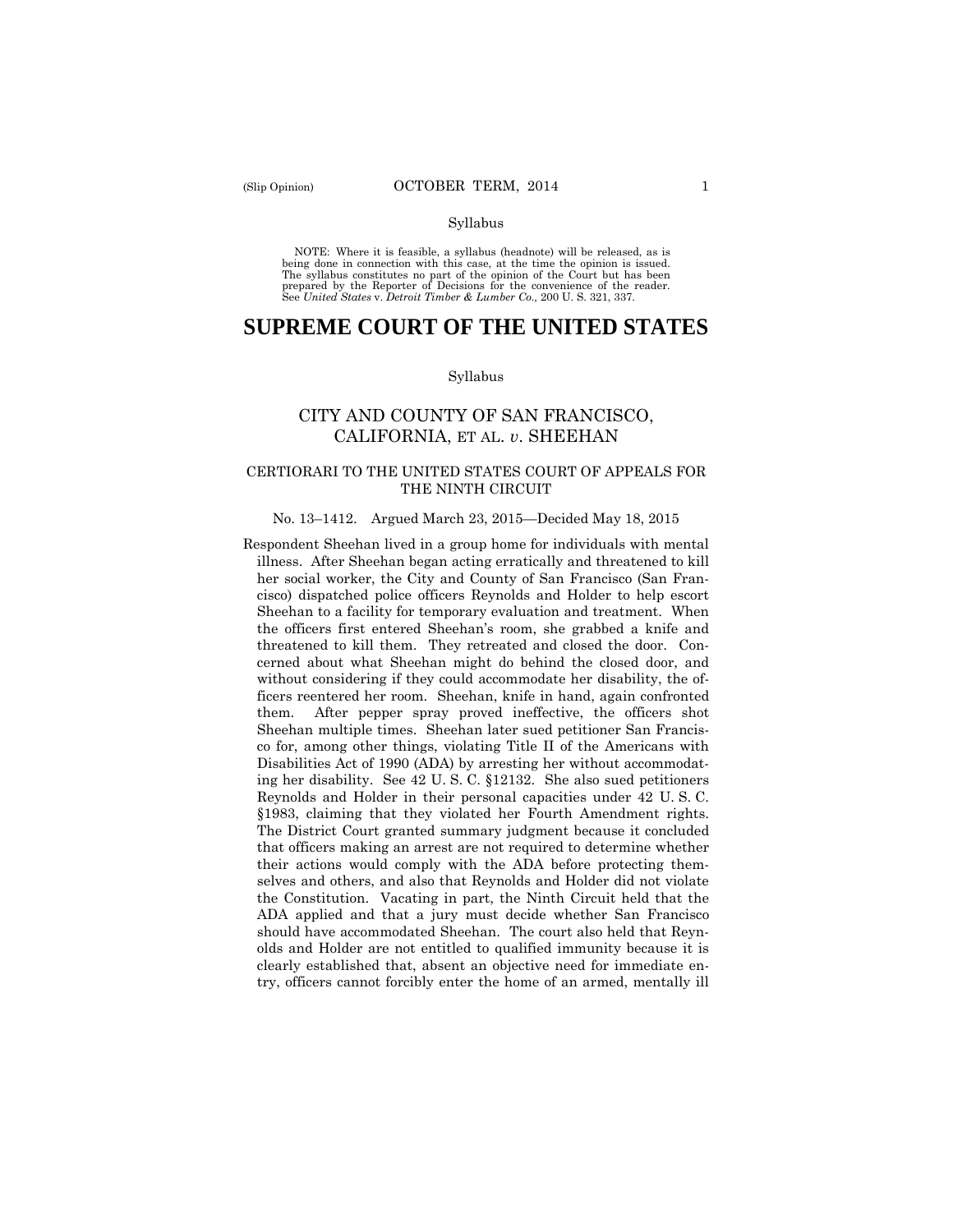person who has been acting irrationally and has threatened anyone who enters.

#### *Held*:

1. The question whether §12132 "requires law enforcement officers to provide accommodations to an armed, violent, and mentally ill suspect in the course of bringing the suspect into custody," Pet. for Cert. i, is dismissed as improvidently granted. Certiorari was granted on the understanding that San Francisco would argue that Title II of the ADA does not apply when an officer faces an armed and dangerous individual. Instead, San Francisco merely argues that Sheehan was not "qualified" for an accommodation, §12132, because she "pose[d] a direct threat to the health or safety of others," which threat could not "be eliminated by a modification of policies, practices or procedures, or by the provision of auxiliary aids or services," 28 CFR §§35.139(a), 35.104. This argument was not passed on by the court below. The decision to dismiss this question as improvidently granted, moreover, is reinforced by the parties' failure to address the related question whether a public entity can be vicariously liable for damages under Title II for an arrest made by its police officers. Pp. 7–10.

statutory or constitutional right that was "" clearly established"" at  *croft* v. *al-Kidd*, 563 U. S. \_\_\_, \_\_\_. The officers did not violate the ond time without violating her rights had Sheehan not been disabled. 2. Reynolds and Holder are entitled to qualified immunity from liability for the injuries suffered by Sheehan. Public officials are immune from suit under 42 U. S. C. §1983 unless they have "violated a the time of the challenged conduct," *Plumhoff* v. *Rickard*, 572 U. S. \_\_\_, \_\_\_, an exacting standard that "gives government officials breathing room to make reasonable but mistaken judgments," *Ash-*Fourth Amendment when they opened Sheehan's door the first time, and there is no doubt that they could have opened her door the sec-Their use of force was also reasonable. The only question therefore is whether they violated the Fourth Amendment when they decided to reopen Sheehan's door rather than attempt to accommodate her disability. Because any such Fourth Amendment right, even assuming it exists, was not clearly established, Reynolds and Holder are entitled to qualified immunity. Likewise, an alleged failure on the part of the officers to follow their training does not itself negate qualified immunity where it would otherwise be warranted. Pp. 10–17.

Certiorari dismissed in part; 743 F. 3d 1211, reversed in part and remanded.

ALITO, J., delivered the opinion of the Court, in which ROBERTS, C. J., and KENNEDY, THOMAS, GINSBURG, and SOTOMAYOR, JJ., joined. SCALIA,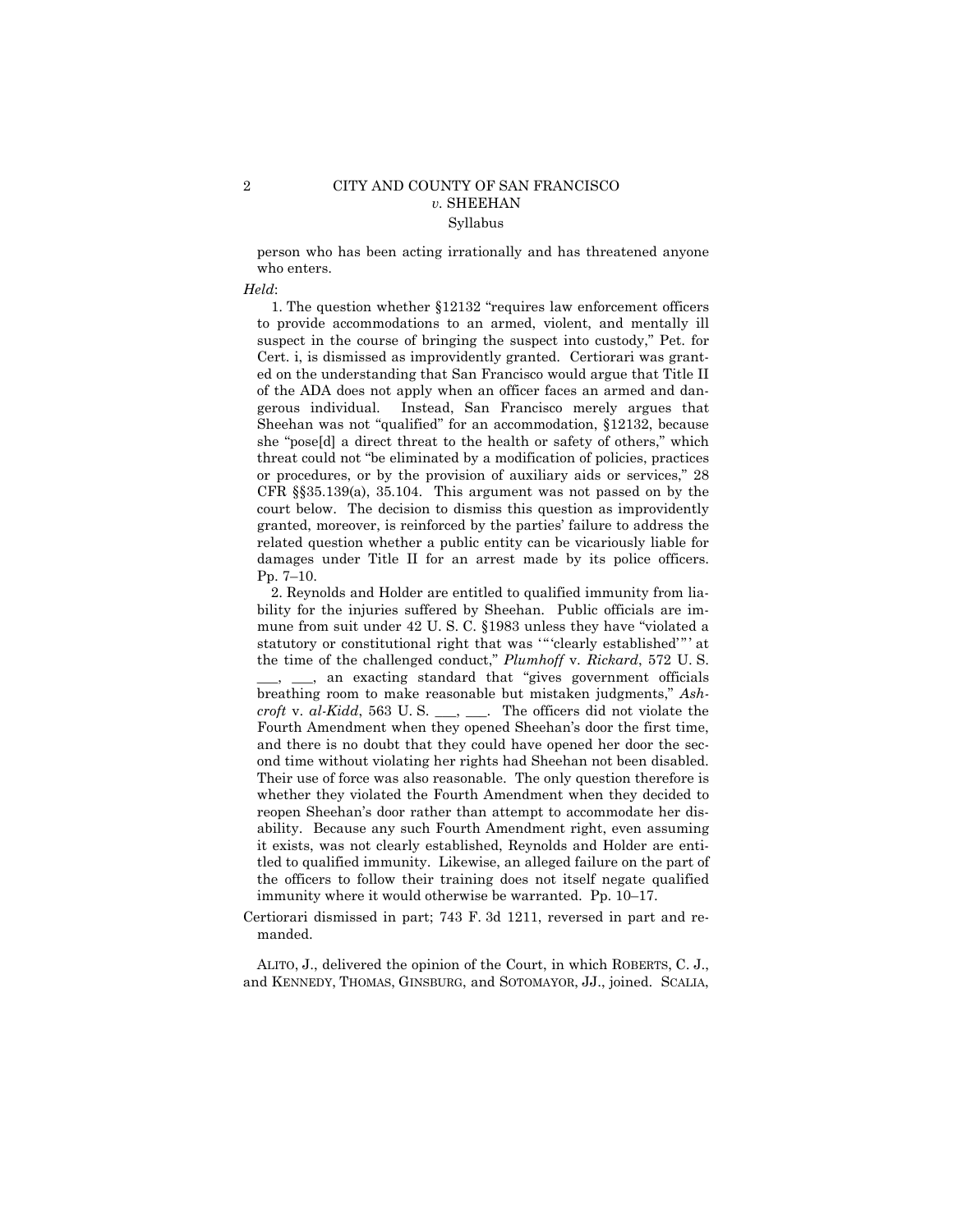# Syllabus

J., filed an opinion concurring in part and dissenting in part, in which KAGAN, J., joined. BREYER, J., took no part in the consideration or decision of the case.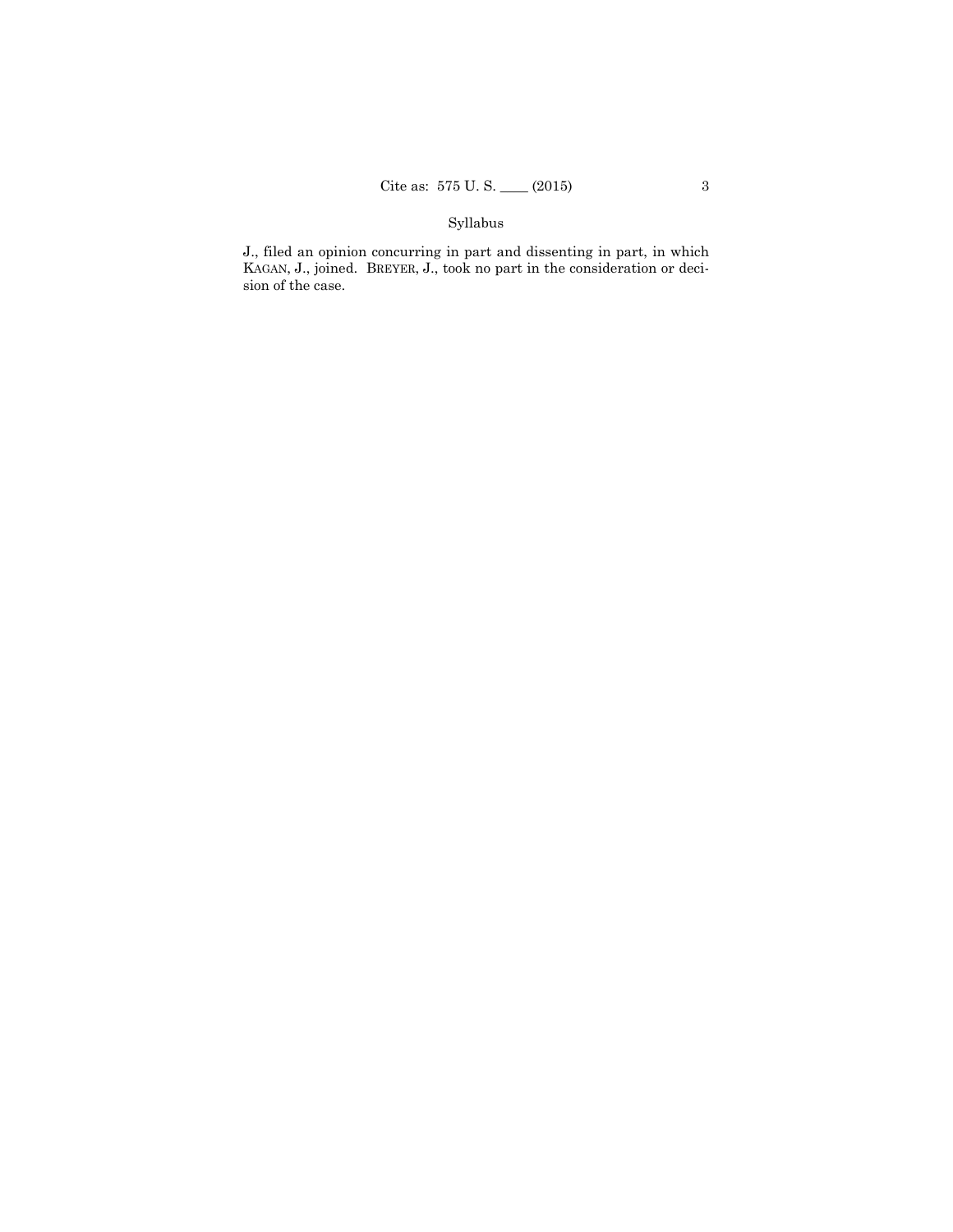preliminary print of the United States Reports. Readers are requested to notify the Reporter of Decisions, Supreme Court of the United States, Wash- ington, D. C. 20543, of any typographical or other formal errors, in order that corrections may be made before the preliminary print goes to press. NOTICE: This opinion is subject to formal revision before publication in the

### $\frac{1}{2}$  ,  $\frac{1}{2}$  ,  $\frac{1}{2}$  ,  $\frac{1}{2}$  ,  $\frac{1}{2}$  ,  $\frac{1}{2}$  ,  $\frac{1}{2}$ **SUPREME COURT OF THE UNITED STATES**

#### $\frac{1}{2}$  ,  $\frac{1}{2}$  ,  $\frac{1}{2}$  ,  $\frac{1}{2}$  ,  $\frac{1}{2}$  ,  $\frac{1}{2}$ No. 13–1412

# CITY AND COUNTY OF SAN FRANCISCO, CALIFORNIA, ET AL., PETITIONERS *v.* TERESA SHEEHAN

### ON WRIT OF CERTIORARI TO THE UNITED STATES COURT OF APPEALS FOR THE NINTH CIRCUIT

# [May 18, 2015]

## JUSTICE ALITO delivered the opinion of the Court.

We granted certiorari to consider two questions relating to the manner in which San Francisco police officers arrested a woman who was suffering from a mental illness and had become violent. After reviewing the parties' submissions, we dismiss the first question as improvidently granted. We decide the second question and hold that the officers are entitled to qualified immunity because they did not violate any clearly established Fourth Amendment rights.

I

Petitioners are the City and County of San Francisco, California (San Francisco), and two police officers, Sergeant Kimberly Reynolds and Officer Kathrine Holder. Respondent is Teresa Sheehan, a woman who suffers from a schizoaffective disorder. Because this case arises in a summary judgment posture, we view the facts in the light most favorable to Sheehan, the nonmoving party. See, *e.g., Plumhoff* v. *Rickard*, 572 U. S. \_\_\_, \_\_\_–\_\_\_ (2014)  $(slip op., at 1-2).$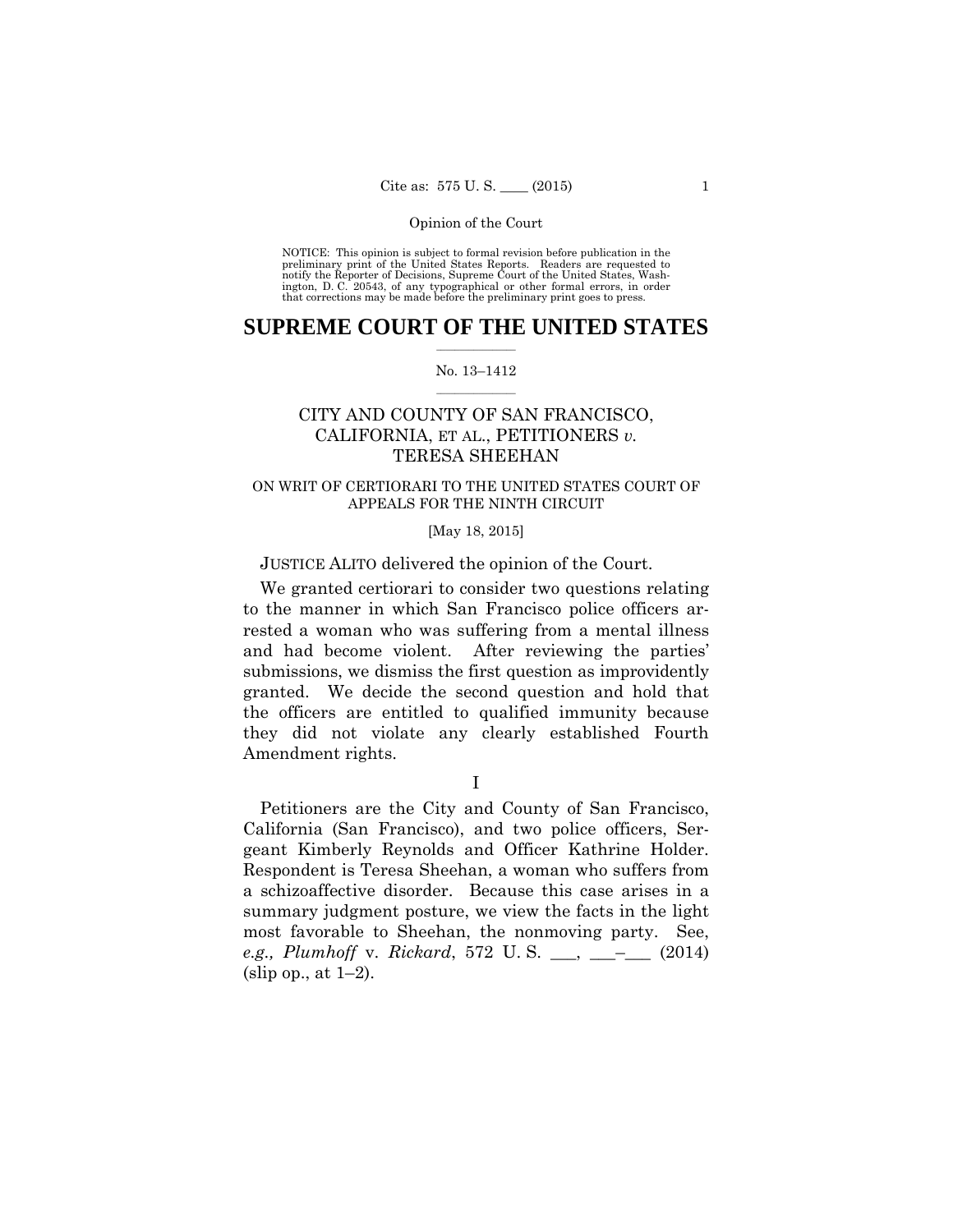In August 2008, Sheehan lived in a group home for people dealing with mental illness. Although she shared common areas of the building with others, she had a private room. On August 7, Heath Hodge, a social worker who supervised the counseling staff in the building, attempted to visit Sheehan to conduct a welfare check. Hodge was concerned because Sheehan had stopped taking her medication, no longer spoke with her psychiatrist, and reportedly was no longer changing her clothes or eating. See 743 F. 3d 1211, 1218 (CA9 2014); App. 23–24.

Hodge knocked on Sheehan's door but received no answer. He then used a key to enter her room and found Sheehan on her bed. Initially, she would not respond to questions. But she then sprang up, reportedly yelling, "Get out of here! You don't have a warrant! I have a knife, and I'll kill you if I have to." Hodge left without seeing whether she actually had a knife, and Sheehan slammed the door shut behind him. See 743 F. 3d, at 1218.

Sheehan, Hodge realized, required "some sort of intervention," App. 96, but he also knew that he would need help. Hodge took steps to clear the building of other people and completed an application to have Sheehan detained for temporary evaluation and treatment. See Cal. Welf. & Inst. Code Ann. §5150 (West 2015 Cum. Supp.) (authorizing temporary detention of someone who "as a result of a mental health disorder, is a danger to others, or to himself or herself, or gravely disabled"). On that application, Hodge checked off boxes indicating that Sheehan was a "threat to others" and "gravely disabled," but he did not mark that she was a danger to herself. 743 F. 3d, at 1218. He telephoned the police and asked for help to take Sheehan to a secure facility.

Officer Holder responded to police dispatch and headed toward the group home. When she arrived, Holder reviewed the temporary-detention application and spoke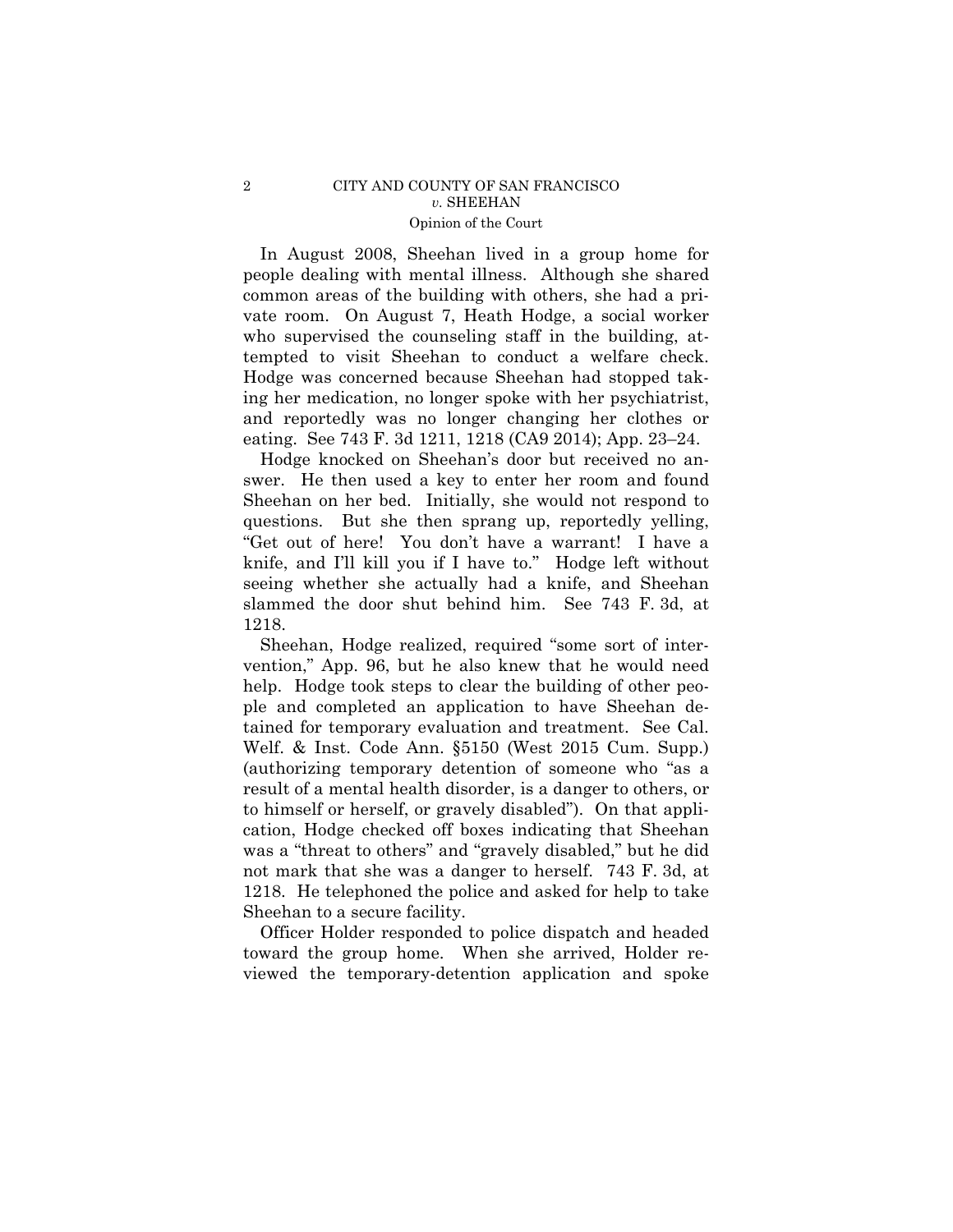with Hodge. Holder then sought assistance from Sergeant Reynolds, a more experienced officer. After Reynolds arrived and was brought up to speed, Hodge spoke with a nurse at the psychiatric emergency services unit at San Francisco General Hospital who said that the hospital would be able to admit Sheehan.

Accompanied by Hodge, the officers went to Sheehan's room, knocked on her door, announced who they were, and told Sheehan that "we want to help you." App. 36. When Sheehan did not answer, the officers used Hodge's key to enter the room. Sheehan reacted violently. She grabbed a kitchen knife with an approximately 5-inch blade and began approaching the officers, yelling something along the lines of "I am going to kill you. I don't need help. Get out." *Ibid.* See also *id*., at 284 ("[Q.] Did you tell them I'll kill you if you don't get out of here? A. Yes"). The officers—who did not have their weapons drawn—"retreated and Sheehan closed the door, leaving Sheehan in her room and the officers and Hodge in the hallway." 743 F. 3d, at 1219. The officers called for backup and sent Hodge downstairs to let in reinforcements when they arrived.

The officers were concerned that the door to Sheehan's room was closed. They worried that Sheehan, out of their sight, might gather more weapons—Reynolds had already observed other knives in her room, see App. 228—or even try to flee through the back window, *id*., at 227. Because Sheehan's room was on the second floor, she likely would have needed a ladder to escape. Fire escapes, however, are common in San Francisco, and the officers did not know whether Sheehan's room had such an escape. (Neither officer asked Hodge about a fire escape, but if they had, it seems he "probably" would have said there was one, *id*., at 117). With the door closed, all that Reynolds and Holder knew for sure was that Sheehan was unstable, she had just threatened to kill three people, and she had a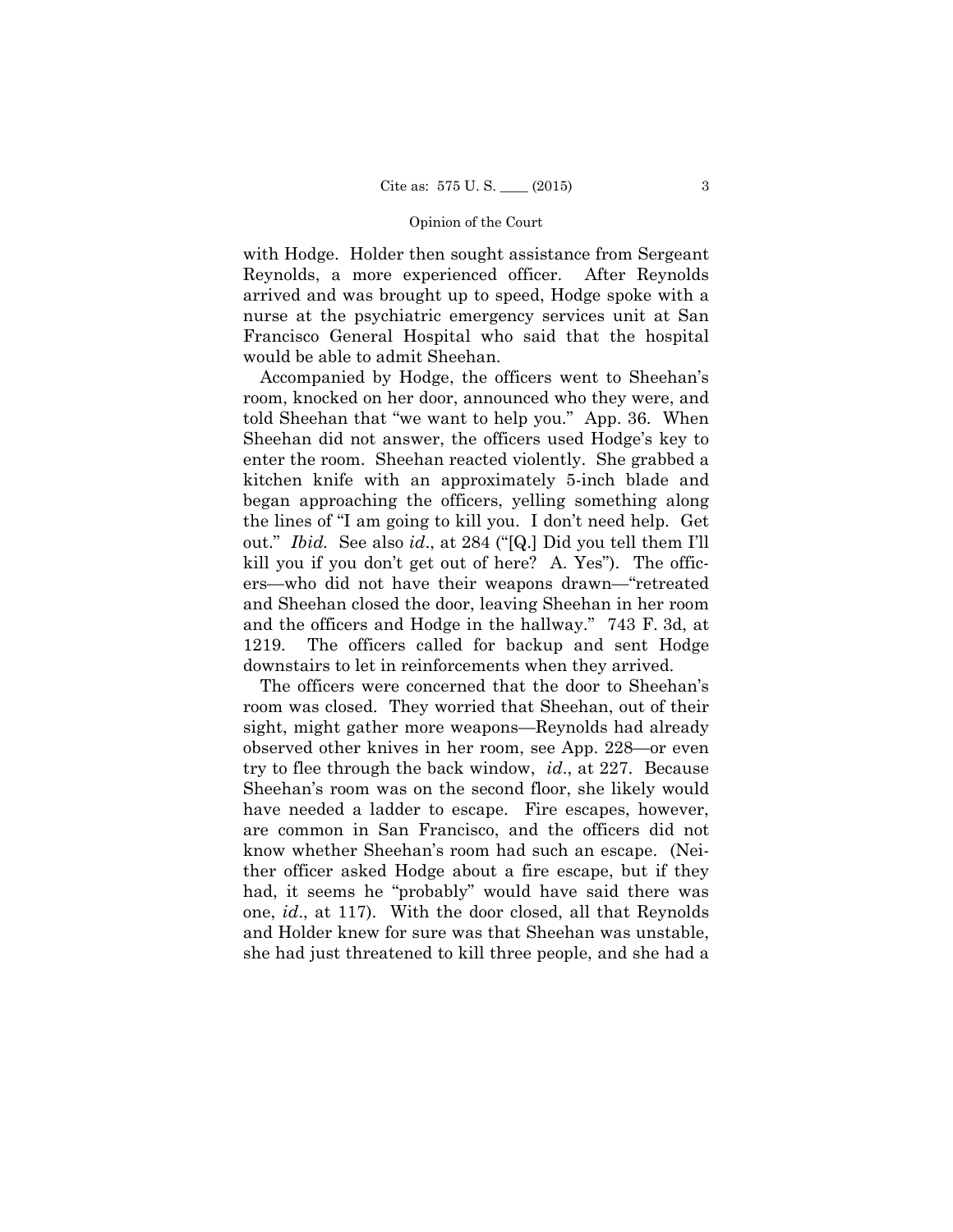weapon.1

——————

Reynolds and Holder had to make a decision. They could wait for backup—indeed, they already heard sirens. Or they could quickly reenter the room and try to subdue Sheehan before more time elapsed. Because Reynolds believed that the situation "required [their] immediate attention," *id*., at 235, the officers chose reentry. In making that decision, they did not pause to consider whether Sheehan's disability should be accommodated. See 743 F. 3d, at 1219. The officers obviously knew that Sheehan was unwell, but in Reynolds' words, that was "a secondary issue" given that they were "faced with a violent woman who had already threatened to kill her social worker" and "two uniformed police officers." App. 235.

The officers ultimately decided that Holder—the larger officer—should push the door open while Reynolds used pepper spray on Sheehan. With pistols drawn, the officers moved in. When Sheehan, knife in hand, saw them, she again yelled for them to leave. She may also have again said that she was going to kill them. Sheehan is "not sure" if she threatened death a second time, *id*., at 284, but "concedes that it was her intent to resist arrest and to use the knife," 743 F. 3d, at 1220. In any event, Reynolds began pepper-spraying Sheehan in the face, but Sheehan would not drop the knife. When Sheehan was only a few

<sup>&</sup>lt;sup>1</sup>The officers also may have feared that another person was with Sheehan. Reynolds testified that the officers had not been "able to do a complete assessment of the entire room." App. 38. Sheehan, by contrast, testified during a deposition that the officers "could see . . . that no one else was in the room." *Id*., at 279. Before the Ninth Circuit, Sheehan conceded that some of her deposition testimony "smacks of irrationality that begs the question whether any of it is credible." Brief for Appellant in No. 11–16401 (CA9), p. 41; see also Reply Brief in No. 11–16401, p. 17 (explaining that "the inherent inconsistences in her testimony cast suspicion over all of it"). We need not decide whether there is a genuine dispute of fact here because the officers' other, independent concerns make this point immaterial.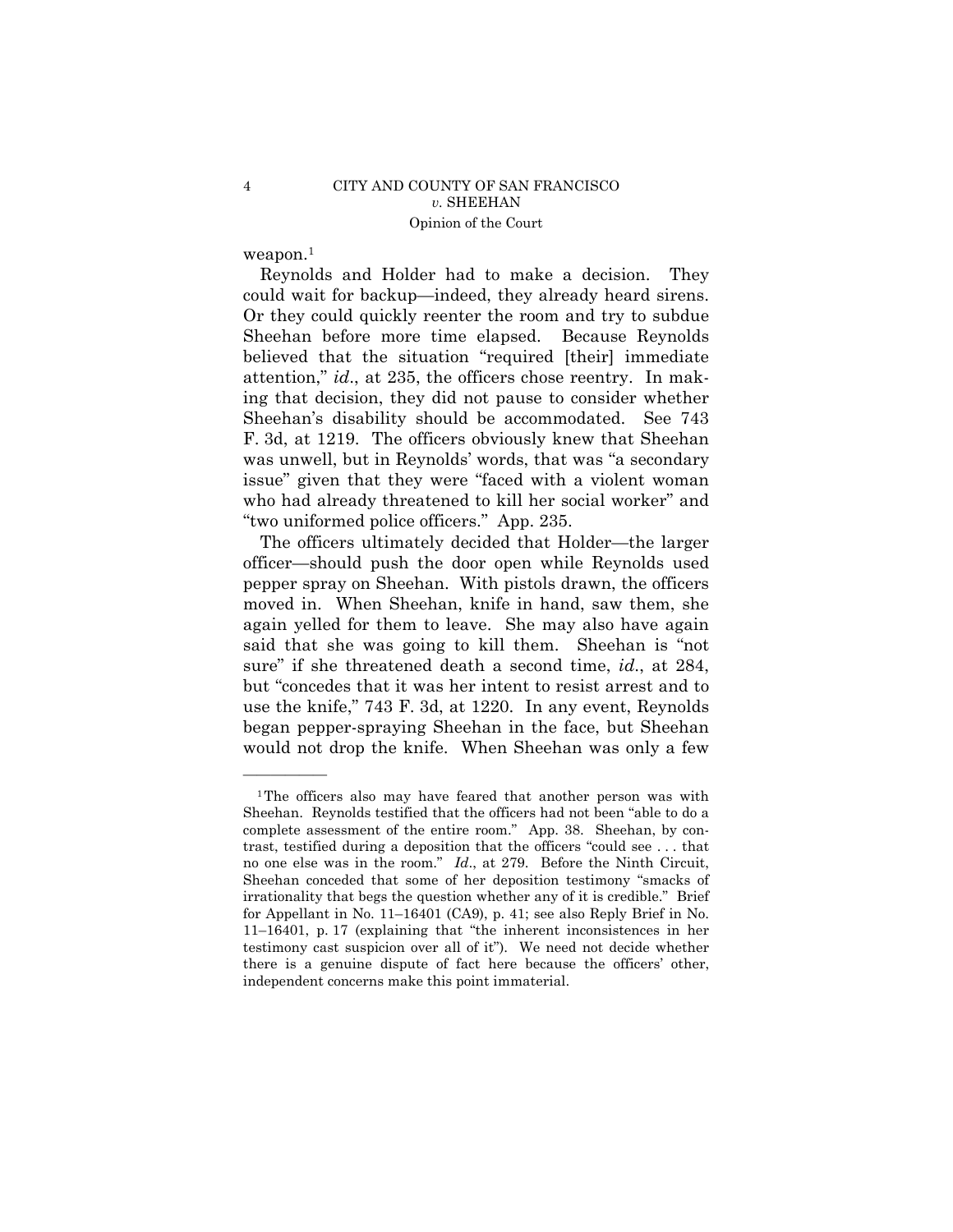feet away, Holder shot her twice, but she did not collapse. Reynolds then fired multiple shots.2 After Sheehan finally fell, a third officer (who had just arrived) kicked the knife out of her hand. Sheehan survived.

Sometime later, San Francisco prosecuted Sheehan for assault with a deadly weapon, assault on a peace officer with a deadly weapon, and making criminal threats. The jury acquitted Sheehan of making threats but was unable to reach a verdict on the assault counts, and prosecutors decided not to retry her.

Sheehan then brought suit, alleging, among other things, that San Francisco violated the Americans with Disabilities Act of 1990 (ADA), 104 Stat. 327, 42 U. S. C. §12101 *et seq.,* by subduing her in a manner that did not reasonably accommodate her disability. She also sued Reynolds and Holder in their personal capacities under Rev. Stat. §1979, 42 U. S. C. §1983, for violating her Fourth Amendment rights. In support of her claims, she offered testimony from a former deputy police chief, Lou Reiter, who contended that Reynolds and Holder fell short of their training by not using practices designed to minimize the risk of violence when dealing with the mentally ill.

The District Court granted summary judgment for petitioners. Relying on *Hainze* v. *Richards*, 207 F. 3d 795 (CA5 2000), the court held that officers making an arrest are not required "to first determine whether their actions would comply with the ADA before protecting themselves and others." App. to Pet. for Cert. 80. The court also held that the officers did not violate the Fourth Amendment. The court wrote that the officers "had no way of knowing

——————

<sup>2</sup>There is a dispute regarding whether Sheehan was on the ground for the last shot. This dispute is not material: "Even if Sheehan was on the ground, she was certainly not subdued." 743 F. 3d 1211, 1230 (CA9 2014).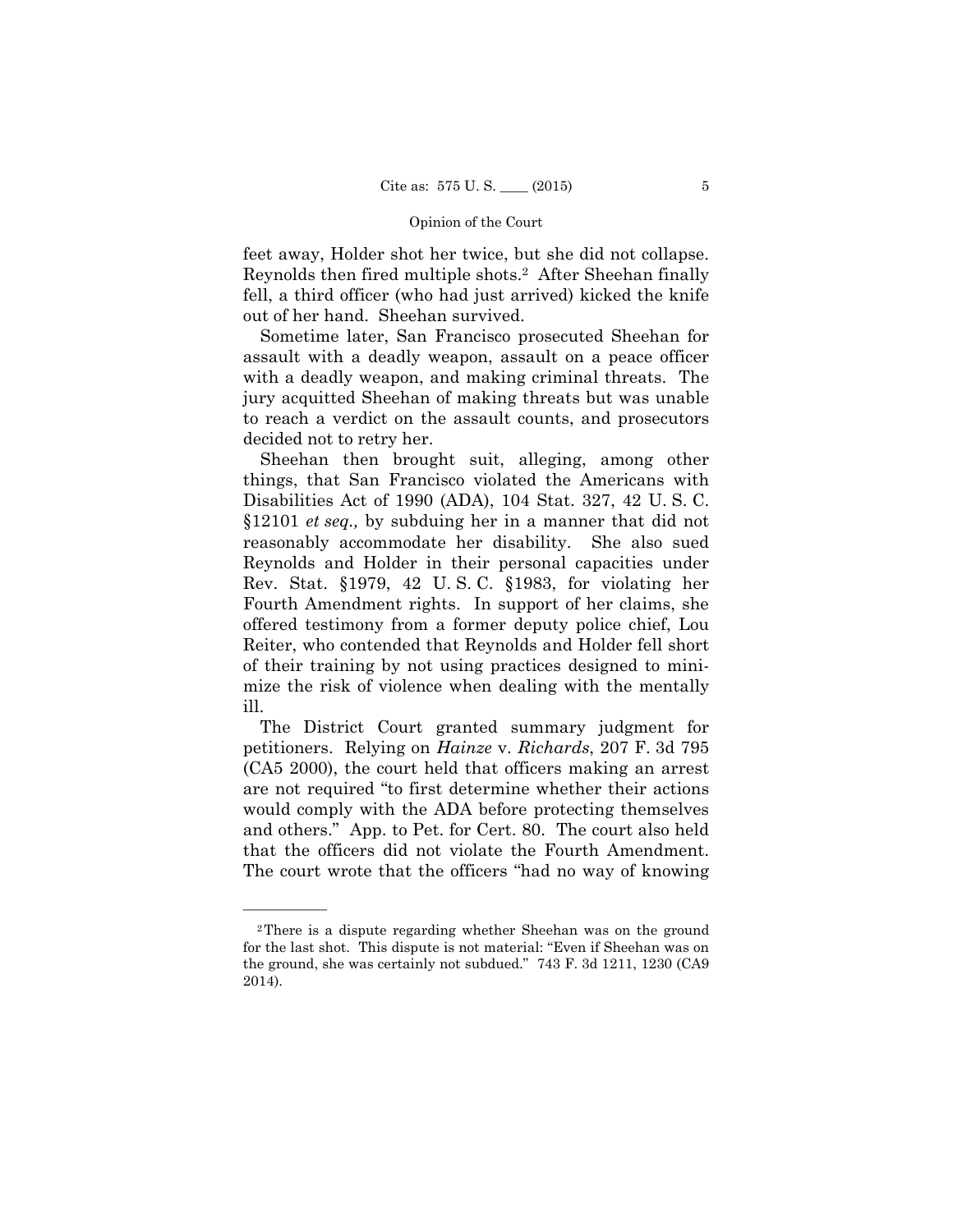whether [Sheehan] might escape through a back window or fire escape, whether she might hurt herself, or whether there was anyone else in her room whom she might hurt." *Id.*, at 71. In addition, the court observed that Holder did not begin shooting until it was necessary for her to do so in order "to protect herself " and that "Reynolds used deadly force only after she found that pepper spray was not enough force to contain the situation." *Id.*, at 75, 76–77.

On appeal, the Ninth Circuit vacated in part. Relevant here, the panel held that because the ADA covers public "services, programs, or activities," §12132, the ADA's accommodation requirement should be read to "to encompass 'anything a public entity does,'" 743 F. 3d, at 1232. The Ninth Circuit agreed "that exigent circumstances inform the reasonableness analysis under the ADA," *ibid.,*  but concluded that it was for a jury to decide whether San Francisco should have accommodated Sheehan by, for instance, "respect[ing] her comfort zone, engag[ing] in nonthreatening communications and us[ing] the passage of time to defuse the situation rather than precipitating a deadly confrontation." *Id.,* at 1233.

As to Reynolds and Holder, the panel held that their initial entry into Sheehan's room was lawful and that, after the officers opened the door for the second time, they reasonably used their firearms when the pepper spray failed to stop Sheehan's advance. Nonetheless, the panel also held that a jury could find that the officers "provoked" Sheehan by needlessly forcing that second confrontation. *Id.,* at 1216, 1229. The panel further found that it was clearly established that an officer cannot "forcibly enter the home of an armed, mentally ill subject who had been acting irrationally and had threatened anyone who entered when there was no objective need for immediate entry." *Id.,* at 1229. Dissenting in part, Judge Graber would have held that the officers were entitled to qualified immunity.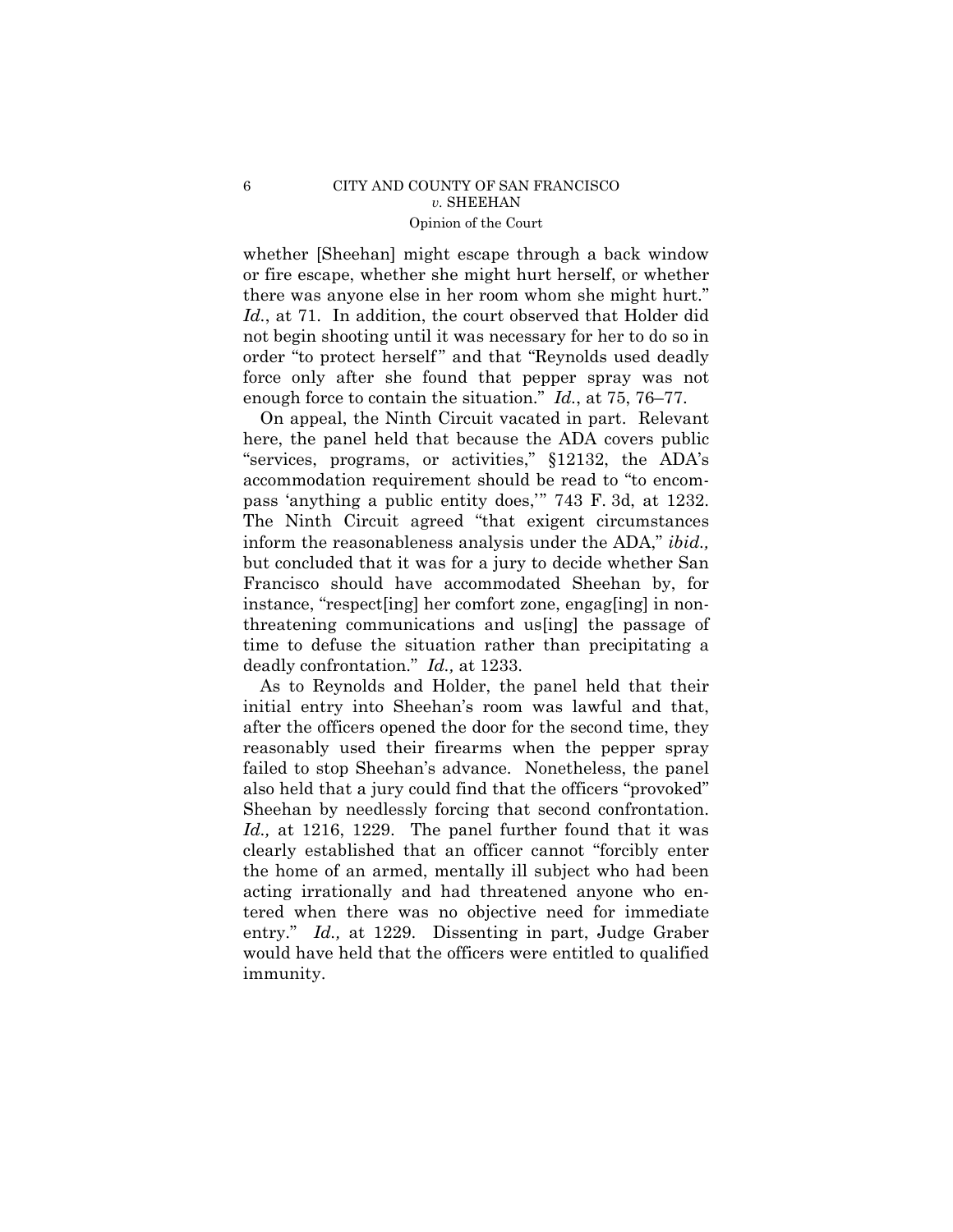San Francisco and the officers petitioned for a writ of certiorari and asked us to review two questions. We granted the petition.  $574$  U. S.  $\_\_$  (2014).

# II

Title II of the ADA commands that "no qualified individual with a disability shall, by reason of such disability, be excluded from participation in or be denied the benefits of the services, programs, or activities of a public entity, or be subjected to discrimination by any such entity." 42 U. S. C. §12132. The first question on which we granted review asks whether this provision "requires law enforcement officers to provide accommodations to an armed, violent, and mentally ill suspect in the course of bringing the suspect into custody." Pet. for Cert. i. When we granted review, we understood this question to embody what appears to be the thrust of the argument that San Francisco made in the Ninth Circuit, namely that "'Title II *does not apply* to an officer's on-the-street responses to reported disturbances or other similar incidents, whether or not those calls involve subjects with mental disabilities, prior to the officer's securing the scene and ensuring that there is no threat to human life.'" Brief for Appellees in No. 11–16401 (CA9), p. 36 (quoting *Hainze*, *supra*, at 801; emphasis added); see also Brief for Appellees in No. 11– 16401, at 37 (similar).

As San Francisco explained in its reply brief at the certiorari stage, resolving its "question presented" "does not require a fact-intensive 'reasonable accommodation' inquiry," since "the only question for this Court to resolve is whether any accommodation of an armed and violent individual is reasonable or required under Title II of the ADA." Reply to Brief in Opposition 3.

Having persuaded us to grant certiorari, San Francisco chose to rely on a different argument than what it pressed below. In its brief in this Court, San Francisco focuses on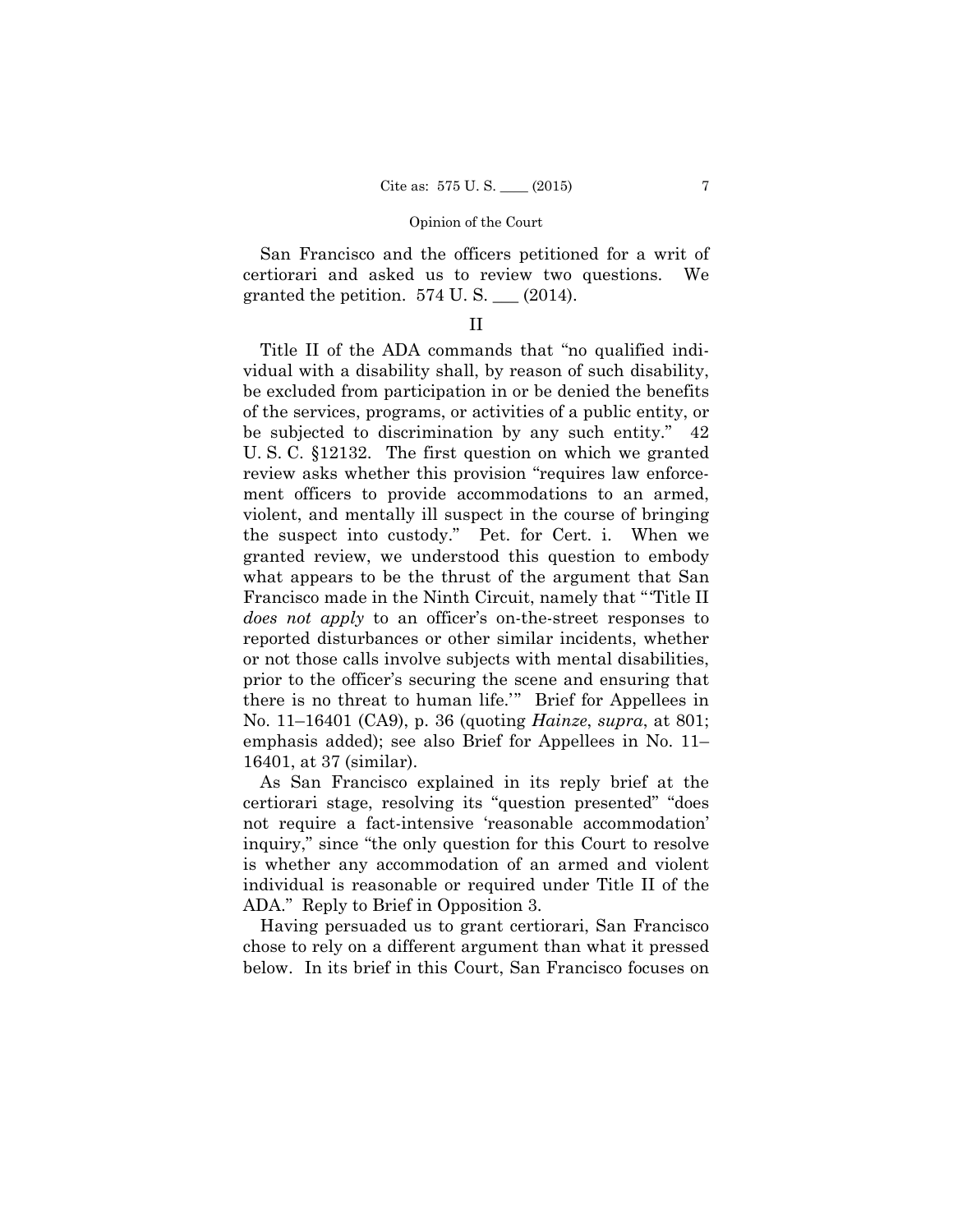the statutory phrase "qualified individual," §12132, and a regulation declaring that Title II "does not require a public entity to permit an individual to participate in or benefit from the services, programs, or activities of that public entity when that individual poses a direct threat to the health or safety of others."  $28$  CFR  $\S 35.139(a)$  (2014). Another regulation defines a "direct threat" as "a significant risk to the health or safety of others that cannot be eliminated by a modification of policies, practices or procedures, or by the provision of auxiliary aids or services." §35.104. Putting these authorities together, San Francisco argues that "a person who poses a direct threat or significant risk to the safety of others is not qualified for accommodations under the ADA," Brief for Petitioners 17. Contending that Sheehan clearly posed a "direct threat," San Francisco concludes that she was therefore not "qualified" for an accommodation.

Though, to be sure, this "qualified" argument does appear in San Francisco's certiorari petition, San Francisco never hinted at it in the Ninth Circuit. The Court does not ordinarily decide questions that were not passed on below. More than that, San Francisco's new argument effectively concedes that the relevant provision of the ADA, 42 U. S. C. §12132, *may* "requir[e] law enforcement officers to provide accommodations to an armed, violent, and mentally ill suspect in the course of bringing the suspect into custody." Pet. for Cert. i. This is so because there may be circumstances in which any "significant risk" presented by "an armed, violent, and mentally ill suspect" can be "eliminated by a modification of policies, practices or procedures, or by the provision of auxiliary aids or services."

The argument that San Francisco now advances is predicated on the proposition that the ADA governs the manner in which a qualified individual with a disability is arrested. The relevant provision provides that a public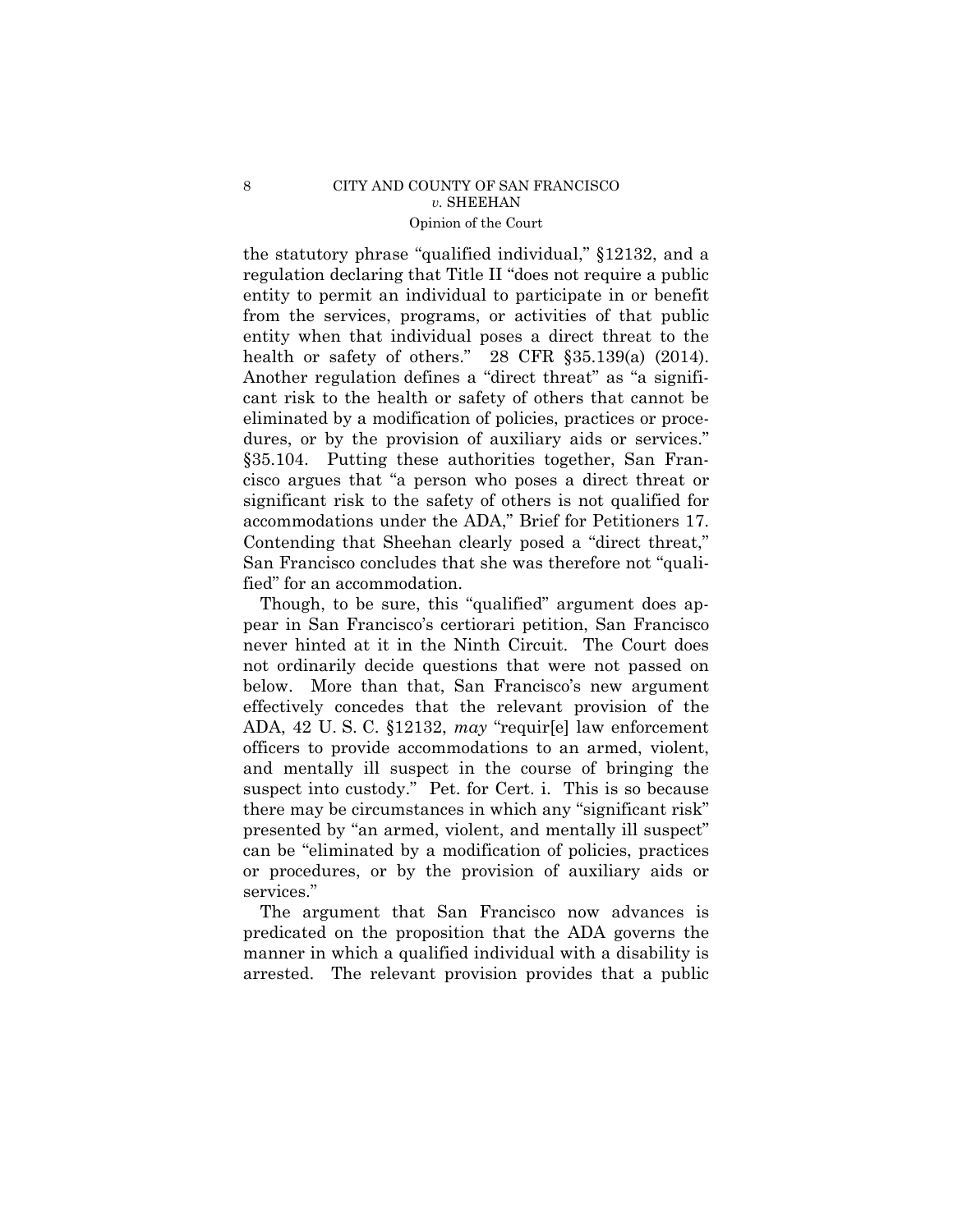entity may not "exclud[e]" a qualified individual with a disability from "participat[ing] in," and may not "den[y]" that individual the "benefits of[,] the services, programs, or activities of a public entity." §12132. This language would apply to an arrest if an arrest is an "activity" in which the arrestee "participat[es]" or from which the arrestee may "benefi[t]."

 crimination by any [public] entity." *Ibid.* This part of the This same provision also commands that "no qualified individual with a disability shall be . . . subjected to disstatute would apply to an arrest if the failure to arrest an individual with a mental disability in a manner that reasonably accommodates that disability constitutes "discrimination." *Ibid.* 

Whether the statutory language quoted above applies to arrests is an important question that would benefit from briefing and an adversary presentation. But San Francisco, the United States as *amicus curiae*, and Sheehan all argue (or at least accept) that §12132 applies to arrests. No one argues the contrary view. As a result, we do not think that it would be prudent to decide the question in this case.

Our decision not to decide whether the ADA applies to arrests is reinforced by the parties' failure to address a related question: whether a public entity can be liable for damages under Title II for an arrest made by its police officers. Only public entities are subject to Title II, see, *e.g., Pennsylvania Dept. of Corrections* v. *Yeskey*, 524 U. S. 206, 208 (1998), and the parties agree that such an entity can be held vicariously liable for money damages for the purposeful or deliberately indifferent conduct of its employees. See Tr. of Oral Arg. 10–12, 22. But we have never decided whether that is correct, and we decline to do so here, in the absence of adversarial briefing.

Because certiorari jurisdiction exists to clarify the law, its exercise "is not a matter of right, but of judicial discre-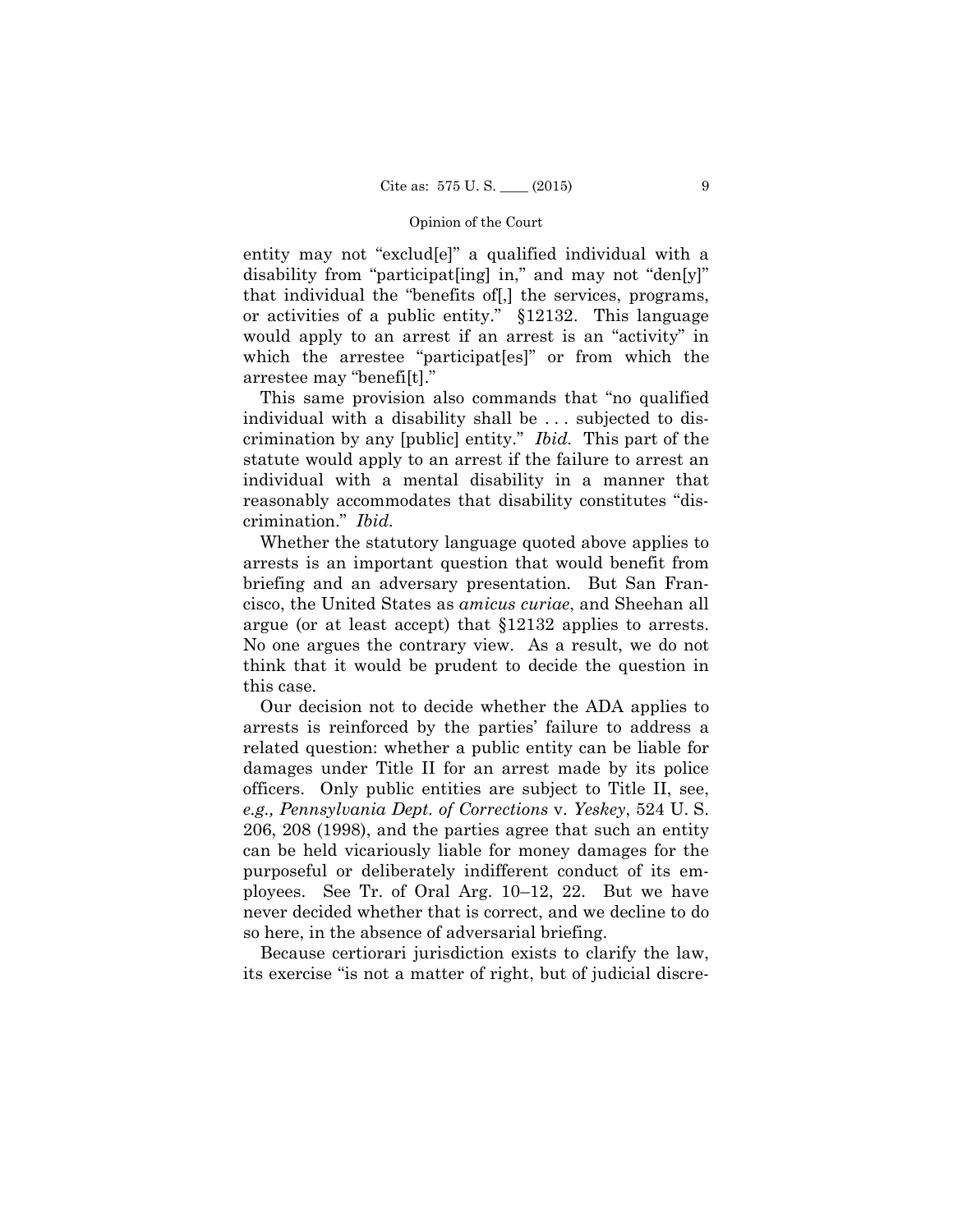tion." Supreme Court Rule 10. Exercising that discretion, we dismiss the first question presented as improvidently granted. See, *e.g., Board of Trustees of Univ. of Ala.* v. *Garrett*, 531 U. S. 356, 360, n. 1 (2001) (partial dismissal); *Parker* v. *Dugger*, 498 U. S. 308, 323 (1991) (same).

### III

The second question presented is whether Reynolds and Holder can be held personally liable for the injuries that Sheehan suffered. We conclude they are entitled to qualified immunity.3

Public officials are immune from suit under 42 U. S. C. §1983 unless they have "violated a statutory or constitutional right that was clearly established at the time of the challenged conduct." *Plumhoff*, 572 U. S., at \_\_\_ (slip op., at 12) (internal quotation marks omitted). An officer "cannot be said to have violated a clearly established right unless the right's contours were sufficiently definite that any reasonable official in [his] shoes would have under-

——————

<sup>3</sup>Not satisfied with dismissing question one, which concerns *San Francisco's* liability, our dissenting colleagues would further punish San Francisco by dismissing question two as well. See *post*, at 3 (opinion of SCALIA, J.) (arguing that deciding the second question would "reward" San Francisco and "spar[e it] the significant expense of defending the suit, and satisfying any judgment, against the individual petitioners"). But question two concerns the *liability of the individual officers.* Whatever contractual obligations San Francisco may (or may not) have to represent and indemnify the officers are not our concern. At a minimum, these officers have a personal interest in the correctness of the judgment below, which holds that they may have violated the Constitution. Moreover, when we granted the petition, we determined that both questions independently merited review. Because of the importance of qualified immunity "to society as a whole," *Harlow* v. *Fitzgerald*, 457 U. S. 800, 814 (1982), the Court often corrects lower courts when they wrongly subject individual officers to liability. See, *e.g., Carroll* v. *Carman,* 574 U. S. \_\_\_ (2014) (*per curiam*); *Wood* v. *Moss*, 572 U. S. \_\_\_ (2014); *Plumhoff* v. *Rickard*, 572 U. S. \_\_\_ (2014); *Stanton* v. *Sims*, 571 U. S. \_\_\_ (2013) (*per curiam*); *Reichle* v. *Howards*, 566 U. S. \_\_\_ (2012).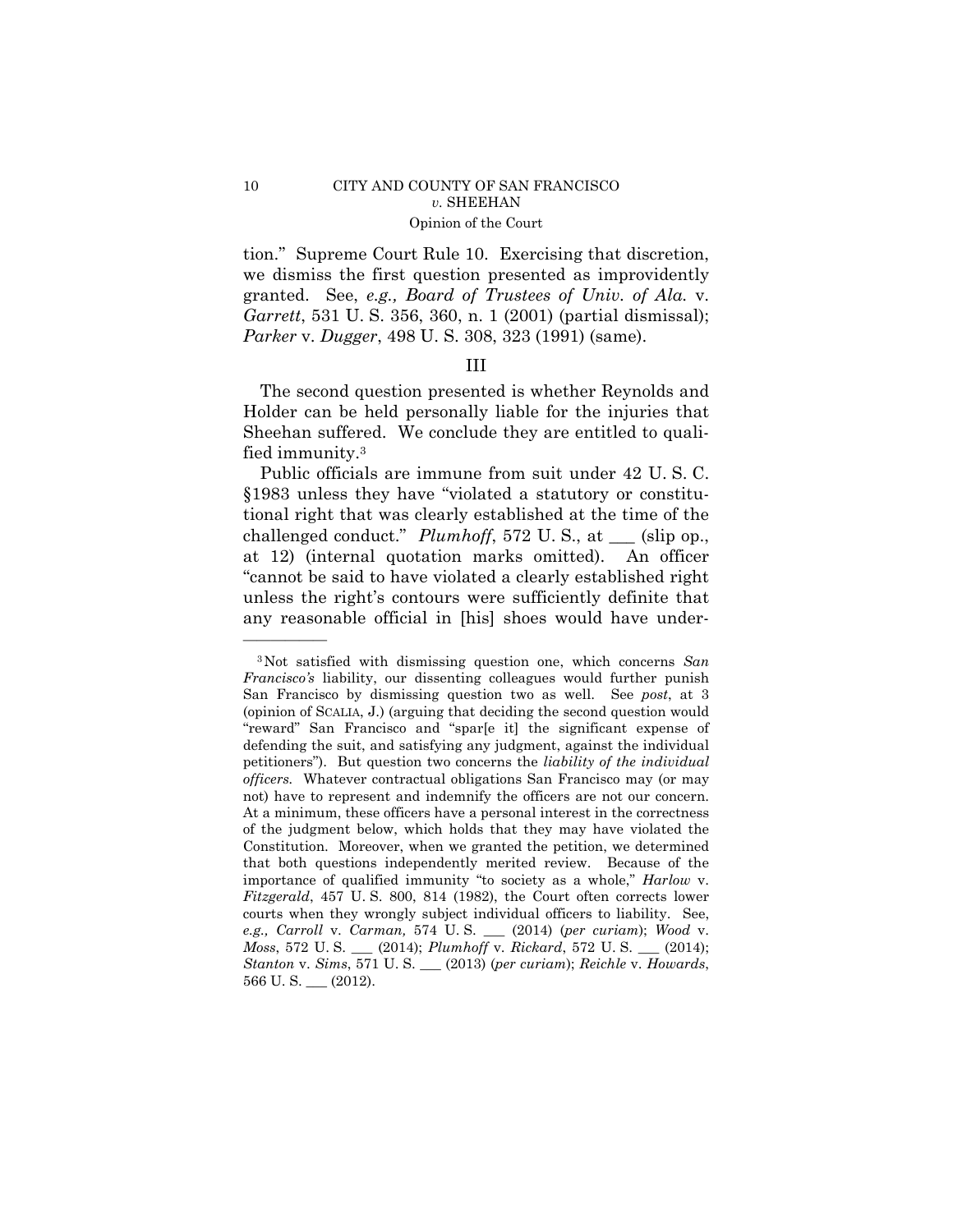stood that he was violating it," *ibid.,* meaning that "existing precedent . . . placed the statutory or constitutional question beyond debate." *Ashcroft* v. *al-Kidd*, 563 U. S.  $\frac{1}{\sqrt{2}}$  (2011) (slip op., at 9). This exacting standard "gives government officials breathing room to make reasonable but mistaken judgments" by "protect[ing] all but the plainly incompetent or those who knowingly violate the law."  $Id.$ , at  $\_\_\_\$  (slip op., at 12).

In this case, although we disagree with the Ninth Circuit's ultimate conclusion on the question of qualified immunity, we agree with its analysis in many respects. For instance, there is no doubt that the officers did not violate any federal right when they opened Sheehan's door the first time. See 743 F. 3d, at 1216, 1223. Reynolds and Holder knocked on the door, announced that they were police officers, and informed Sheehan that they wanted to help her. When Sheehan did not come to the door, they entered her room. This was not unconstitutional. "[L]aw enforcement officers may enter a home without a warrant to render emergency assistance to an injured occupant or to protect an occupant from imminent injury." *Brigham City* v. *Stuart*, 547 U. S. 398, 403 (2006). See also *Kentucky* v. *King*, 563 U. S. \_\_\_, \_\_\_ (2011) (slip op., at 6).

Nor is there any doubt that had Sheehan not been disabled, the officers could have opened her door the second time without violating any constitutional rights. For one thing, "because the two entries were part of a single, continuous search or seizure, the officers [were] not required to justify the continuing emergency with respect to the second entry." 743 F. 3d, at 1224 (following *Michigan*  v. *Tyler*, 436 U. S. 499, 511 (1978)). In addition, Reynolds and Holder knew that Sheehan had a weapon and had threatened to use it to kill three people. They also knew that delay could make the situation more dangerous. The Fourth Amendment standard is reasonableness, and it is reasonable for police to move quickly if delay "would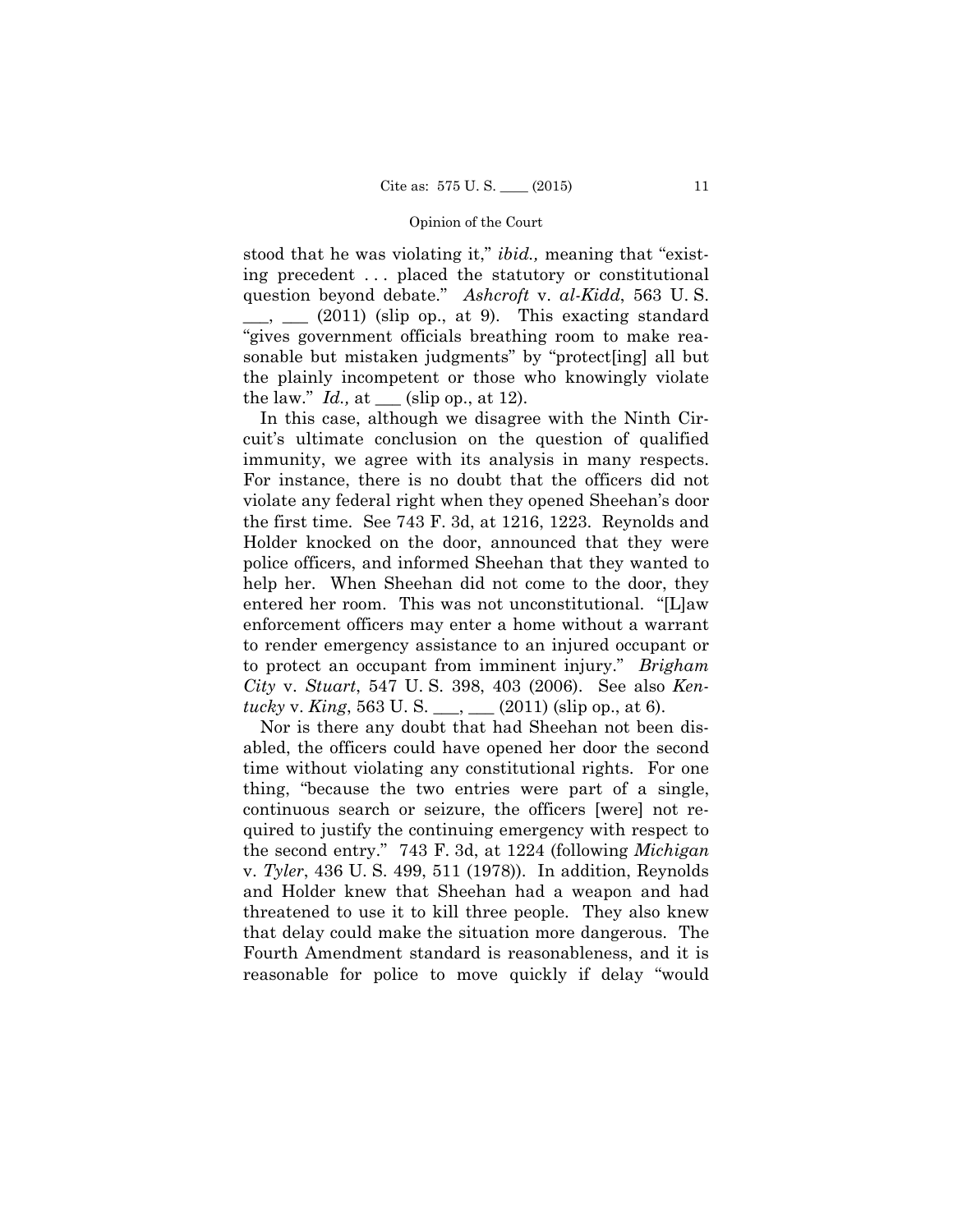gravely endanger their lives or the lives of others." *Warden, Md. Penitentiary* v. *Hayden*, 387 U. S. 294, 298–299 (1967). This is true even when, judged with the benefit of hindsight, the officers may have made "some mistakes." *Heien* v. *North Carolina*, 574 U. S. \_\_\_, \_\_\_ (2014) (slip op., at 5). The Constitution is not blind to "the fact that police officers are often forced to make split-second judgments." *Plumhoff*, *supra*, at \_\_\_ (slip op., at 8).

We also agree with the Ninth Circuit that after the officers opened Sheehan's door the second time, their use of force was reasonable. Reynolds tried to subdue Sheehan with pepper spray, but Sheehan kept coming at the officers until she was "only a few feet from a cornered Officer Holder." 743 F. 3d, at 1229. At this point, the use of potentially deadly force was justified. See *Scott* v. *Harris*, 550 U. S. 372, 384 (2007). Nothing in the Fourth Amendment barred Reynolds and Holder from protecting themselves, even though it meant firing multiple rounds. See *Plumhoff*, *supra*, at \_\_\_ (slip op., at 11).

The real question, then, is whether, despite these dangerous circumstances, the officers violated the Fourth Amendment when they decided to reopen Sheehan's door rather than attempting to accommodate her disability. Here we come to another problem. San Francisco, whose attorneys represent Reynolds and Holder, devotes scant briefing to this question. Instead, San Francisco argues almost exclusively that even if it is assumed that there was a Fourth Amendment violation, the right was not clearly established. This Court, of course, could decide the constitutional question anyway. See *Pearson* v. *Callahan*, 555 U. S. 223, 242 (2009) (recognizing discretion). But because this question has not been adequately briefed, we decline to do so. See *id.*, at 239. Rather, we simply decide whether the officers' failure to accommodate Sheehan's illness violated clearly established law. It did not.

To begin, nothing in our cases suggests the constitu-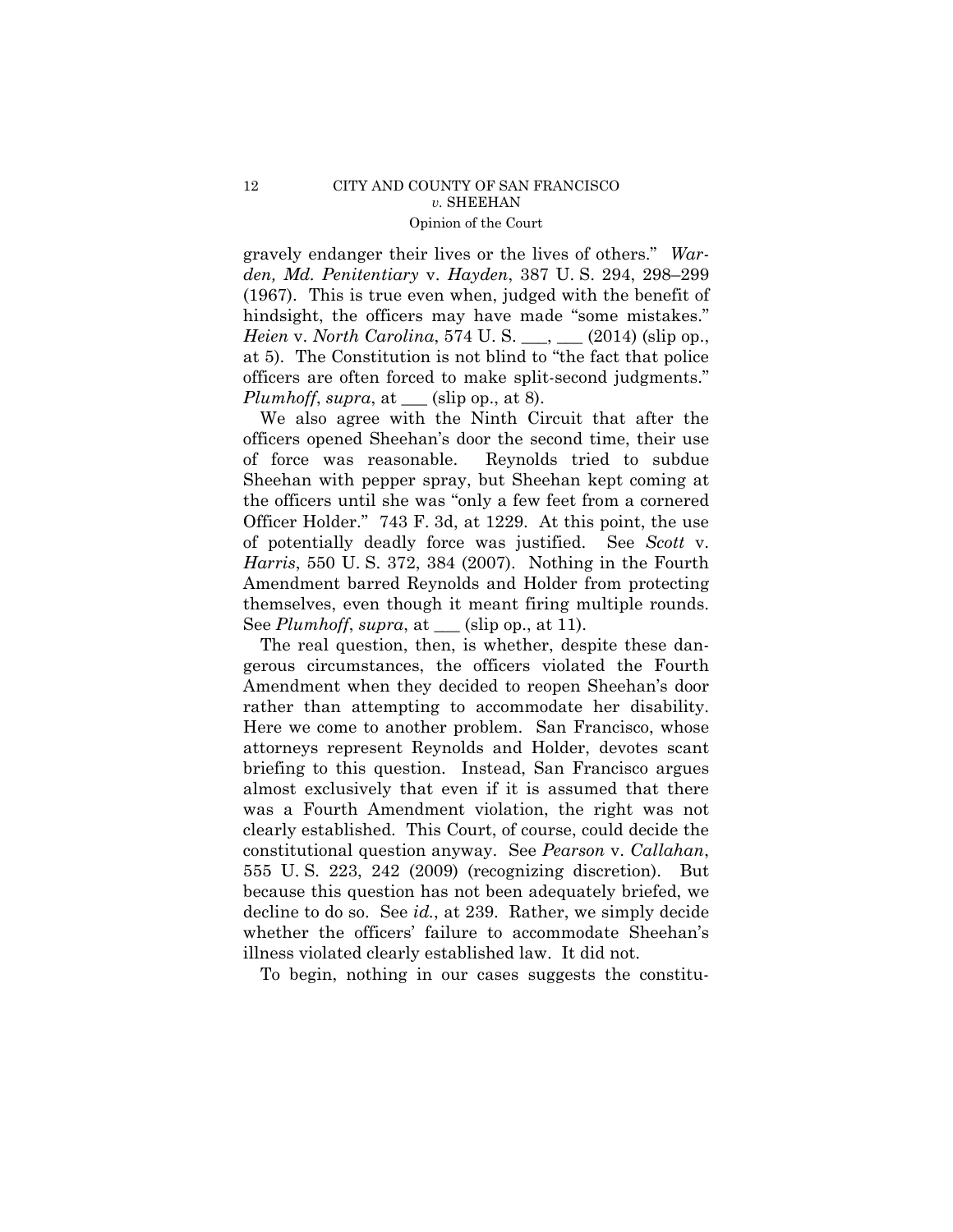tional rule applied by the Ninth Circuit. The Ninth Circuit focused on *Graham* v. *Connor*, 490 U. S. 386 (1989), but *Graham* holds only that the "'objective reasonableness'" test applies to excessive-force claims under the Fourth Amendment. See *id.*, at 388. That is far too general a proposition to control this case. "We have repeatedly told courts—and the Ninth Circuit in particular—not to define clearly established law at a high level of generality." *al-Kidd*, *supra*, at \_\_\_ (citation omitted) (slip op., at 10); cf. *Lopez* v. *Smith*, 574 U. S. \_\_\_, \_\_\_ (2014) (*per curiam*) (slip op., at 5). Qualified immunity is no immunity at all if "clearly established" law can simply be defined as the right to be free from unreasonable searches and seizures.

Even a cursory glance at the facts of *Graham* confirms just how different that case is from this one. That case did not involve a dangerous, obviously unstable person making threats, much less was there a weapon involved. There is a world of difference between needlessly withholding sugar from an innocent person who is suffering from an insulin reaction, see *Graham*, *supra*, at 388–389, and responding to the perilous situation Reynolds and Holder confronted. *Graham* is a nonstarter.

 Moving beyond *Graham*, the Ninth Circuit also turned to two of its own cases. But even if "a controlling circuit precedent could constitute clearly established federal law in these circumstances," *Carroll* v. *Carman*, 574 U. S. \_\_\_,

\_\_\_ (2014) (*per curiam*) (slip op., at 4), it does not do so here.

The Ninth Circuit first pointed to *Deorle* v. *Rutherford*, 272 F. 3d 1272 (CA9 2001), but from the very first paragraph of that opinion we learn that *Deorle* involved an officer's use of a beanbag gun to subdue "an emotionally disturbed" person who "was unarmed, had not attacked or even touched anyone, had generally obeyed the instructions given him by various police officers, and had not committed any serious offense." *Id.*, at 1275. The officer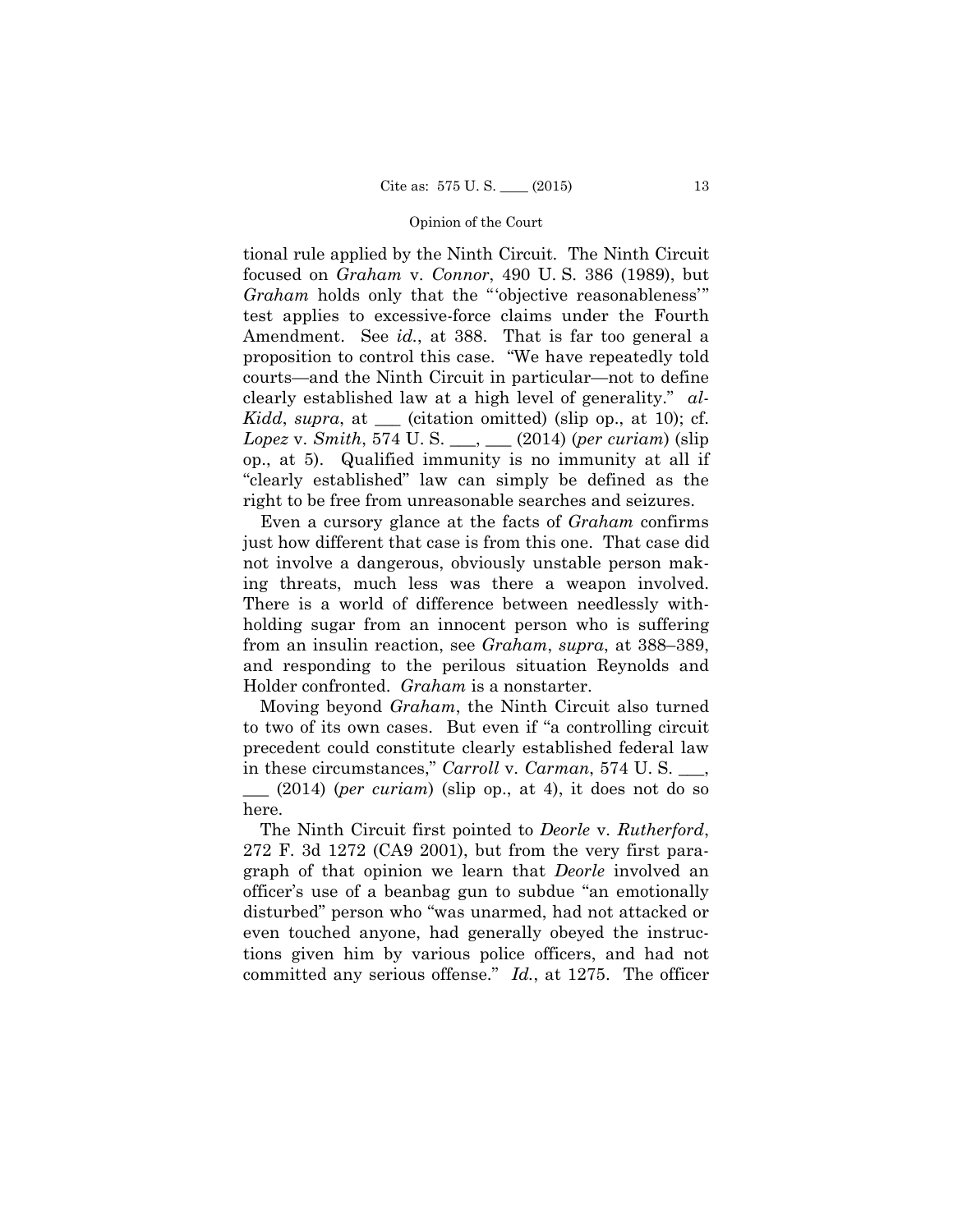there, moreover, "observed Deorle at close proximity for about five to ten minutes before shooting him" in the face. See *id.*, at 1281. Whatever the merits of the decision in *Deorle*, the differences between that case and the case before us leap from the page. Unlike Deorle, Sheehan was dangerous, recalcitrant, law-breaking, and out of sight.

The Ninth Circuit also leaned on *Alexander* v. *City and County of San Francisco*, 29 F. 3d 1355 (CA9 1994), another case involving mental illness. There, officials from San Francisco attempted to enter Henry Quade's home "for the primary purpose of arresting him" even though they lacked an arrest warrant. *Id.*, at 1361. Quade, in response, fired a handgun; police officers "shot back, and Quade died from gunshot wounds shortly thereafter." *Id.*, at 1358. The panel concluded that a jury should decide whether the officers used excessive force. The court reasoned that the officers provoked the confrontation because there were no "exigent circumstances" excusing their entrance. *Id.*, at 1361.

 *Alexander* narrowly. See 743 F. 3d, at 1235 (Graber, J., it provokes a violent reaction. See *id.*, at 1189–1190. *Alexander* too is a poor fit. As Judge Graber observed below in her dissent, the Ninth Circuit has long read concurring in part and dissenting in part) (citing *Billington* v. *Smith*, 292 F. 3d 1177 (CA9 2002)). Under Ninth Circuit law, $4$  an entry that otherwise complies with the Fourth Amendment is not rendered unreasonable because

 fied immunity analysis is that they do not clearly establish any right 4Our citation to Ninth Circuit cases should not be read to suggest our agreement (or, for that matter, disagreement) with them. The Ninth Circuit's "provocation" rule, for instance, has been sharply questioned elsewhere. See *Livermore* v. *Lubelan*, 476 F. 3d 397, 406–407 (CA6 2007); see also, *e.g., Hector* v. *Watt*, 235 F. 3d 154, 160 (CA3 2001) ("[I]f the officers' use of force was reasonable given the plaintiff's acts, then despite the illegal entry, the plaintiff's own conduct would be an intervening cause"). Whatever their merits, all that matters for our qualithat the officers violated.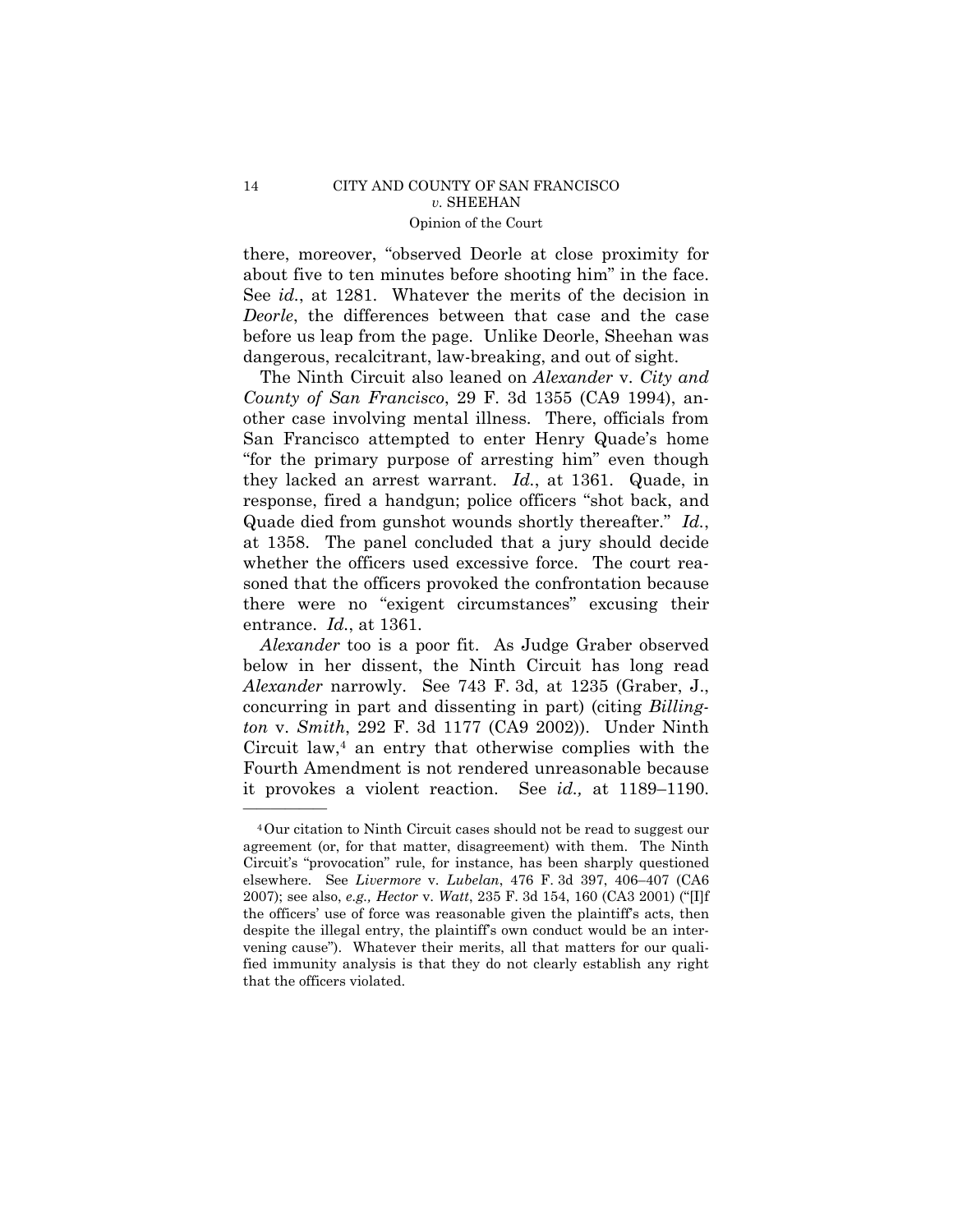at 1190. Courts must not judge officers with "the 20/20 Under this rule, qualified immunity necessarily applies here because, as explained above, competent officers could have believed that the second entry was justified under both continuous search and exigent circumstance rationales. Indeed, even if Reynolds and Holder misjudged the situation, Sheehan cannot "establish a Fourth Amendment violation based merely on bad tactics that result in a deadly confrontation that could have been avoided." *Id.,*  vision of hindsight.'" *Ibid.* (quoting *Graham*, 490 U. S., at 396).

 true, *no precedent clearly established that there was not*  When *Graham*, *Deorle*, and *Alexander* are viewed together, the central error in the Ninth Circuit's reasoning is apparent. The panel majority concluded that these three cases "would have placed any reasonable, competent officer on notice that it is unreasonable to forcibly enter the home of an armed, mentally ill suspect who had been acting irrationally and had threatened anyone who entered when there was no objective need for immediate entry." 743 F. 3d, at 1229. But even assuming that is *"an objective need for immediate entry" here*. No matter how carefully a reasonable officer read *Graham*, *Deorle*, and *Alexander* beforehand, that officer could not know that reopening Sheehan's door to prevent her from escaping or gathering more weapons would violate the Ninth Circuit's test, even if all the disputed facts are viewed in respondent's favor. Without that "fair notice," an officer is entitled to qualified immunity. See, *e.g., Plumhoff*, 572 U. S., at  $\_\_\_$  (slip op., at 13).

Nor does it matter for purposes of qualified immunity that Sheehan's expert, Reiter, testified that the officers did not follow their training. According to Reiter, San Francisco trains its officers when dealing with the mentally ill to "ensure that sufficient resources are brought to the scene," "contain the subject" and "respect the suspect's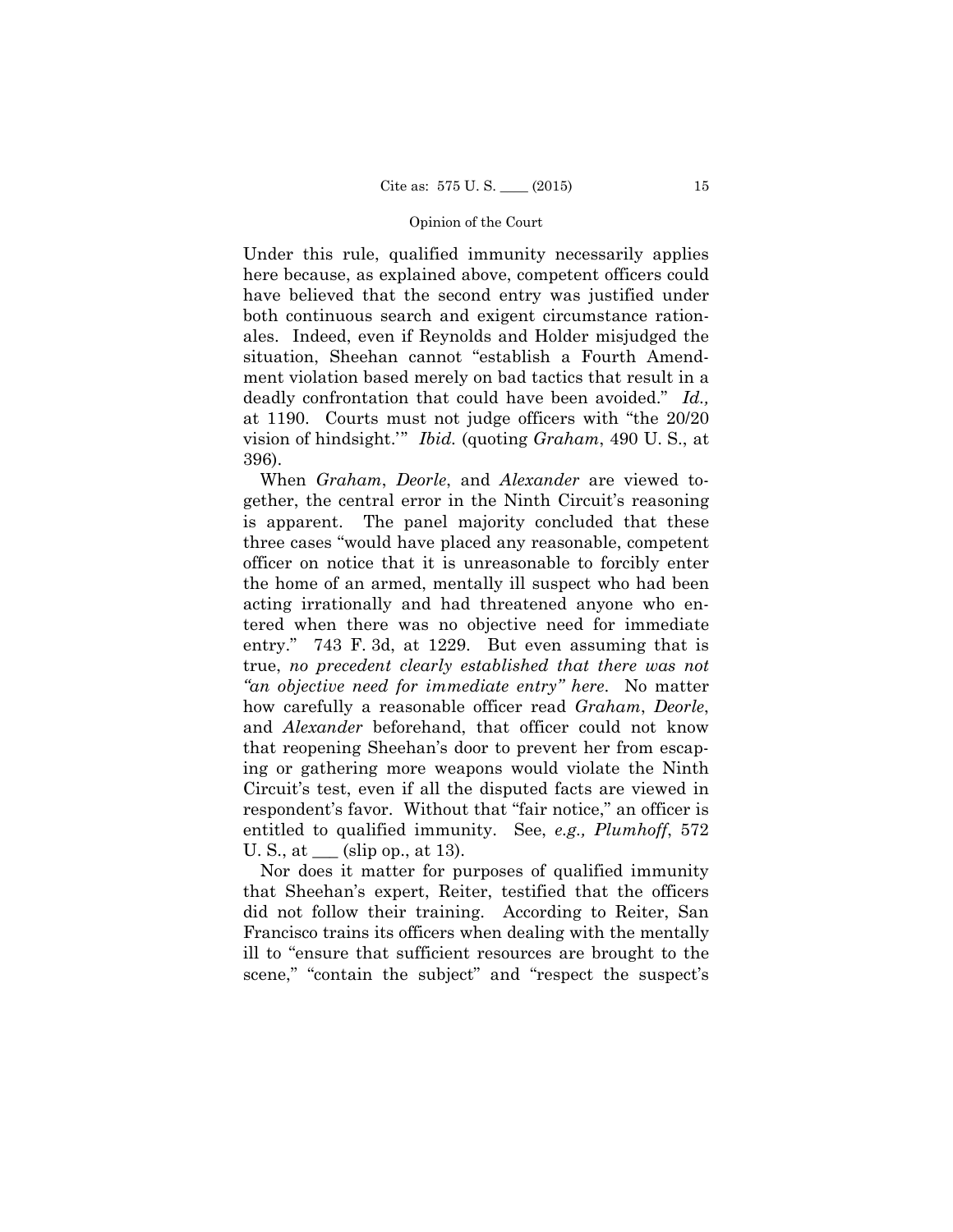"comfort zone," "use time to their advantage," and "employ non-threatening verbal communication and open-ended questions to facilitate the subject's participation in communication." Brief for Respondent 7. Likewise, San Francisco's policy is "'to use hostage negotiators'" when dealing with "'a suspect [who] resists arrest by barricading himself.'" *Id.,* at 8 (quoting San Francisco Police Department General Order 8.02, §II(B) (Aug. 3, 1994), online at http://www.sf-police.org (as visited May 14, 2015, and available in Clerk of Court's case file)).

Even if an officer acts contrary to her training, however, (and here, given the generality of that training, it is not at all clear that Reynolds and Holder did so), that does not itself negate qualified immunity where it would otherwise be warranted. Rather, so long as "a reasonable officer could have believed that his conduct was justified," a plaintiff cannot "avoi[d] summary judgment by simply producing an expert's report that an officer's conduct leading up to a deadly confrontation was imprudent, inappropriate, or even reckless." *Billington*, *supra,* at 1189*.* Cf. *Saucier* v. *Katz*, 533 U. S. 194, 216, n. 6 (2001) (GINSBURG, J., concurring in judgment) ("'[I]n close cases, a jury does not automatically get to second-guess these life and death decisions, even though a plaintiff has an expert and a plausible claim that the situation could better have been handled differently'" (quoting *Roy* v. *Inhabitants of Lewiston*, 42 F. 3d 691, 695 (CA1 1994))). Considering the specific situation confronting Reynolds and Holder, they had sufficient reason to believe that their conduct was justified.

Finally, to the extent that a "robust consensus of cases of persuasive authority" could itself clearly establish the federal right respondent alleges, *al-Kidd,* 563 U. S., at \_\_\_ (slip op., at 10), no such consensus exists here. If anything, the opposite may be true. See, *e.g., Bates* v. *Chesterfield County*, 216 F. 3d 367, 372 (CA4 2000)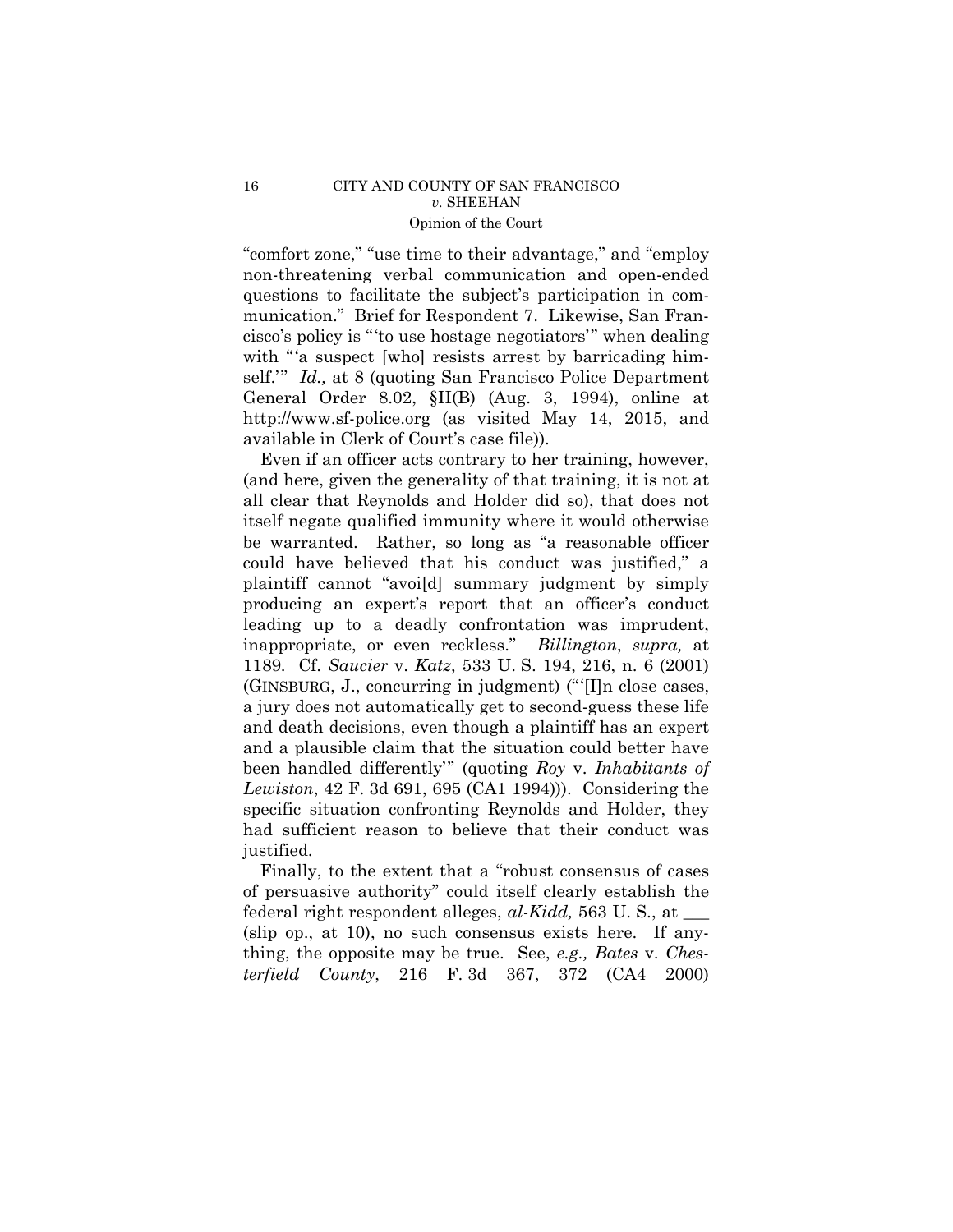("Knowledge of a person's disability simply cannot foreclose officers from protecting themselves, the disabled person, and the general public"); *Sanders* v. *Minneapolis*, 474 F. 3d 523, 527 (CA8 2007) (following *Bates, supra*); *Menuel* v. *Atlanta*, 25 F. 3d 990 (CA11 1994) (upholding use of deadly force to try to apprehend a mentally ill man who had a knife and was hiding behind a door).

In sum, we hold that qualified immunity applies because these officers had no "fair and clear warning of what the Constitution requires." *al-Kidd, supra*, at \_\_\_ (KEN-NEDY, J., concurring) (slip op., at 3). Because the qualified immunity analysis is straightforward, we need not decide whether the Constitution was violated by the officers' failure to accommodate Sheehan's illness.

\* \* \*

For these reasons, the first question presented is dismissed as improvidently granted. On the second question, we reverse the judgment of the Ninth Circuit. The case is remanded for further proceedings consistent with this opinion.

*It is so ordered.*

 JUSTICE BREYER took no part in the consideration or decision of this case.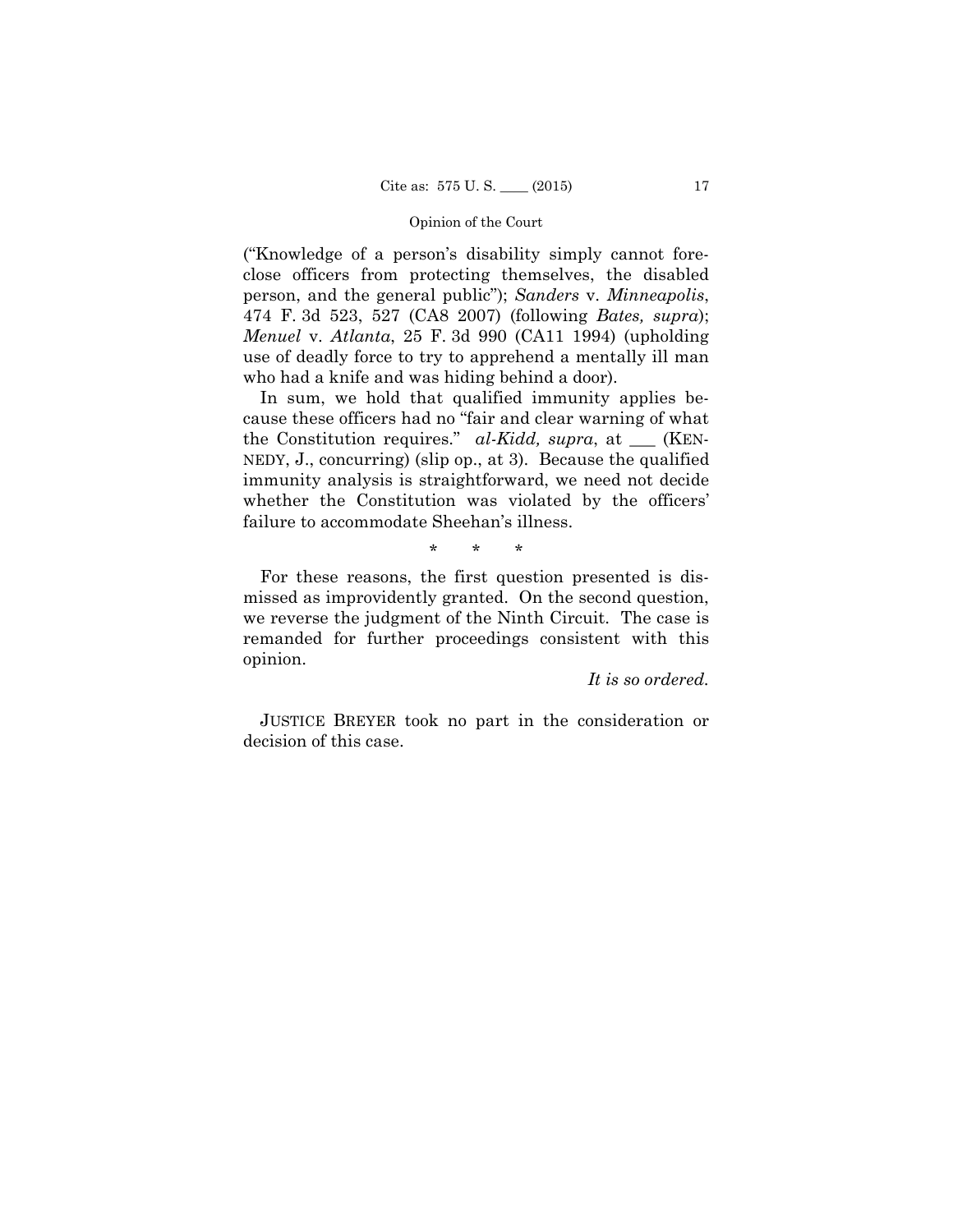Opinion of SCALIA, J.

### $\frac{1}{2}$  ,  $\frac{1}{2}$  ,  $\frac{1}{2}$  ,  $\frac{1}{2}$  ,  $\frac{1}{2}$  ,  $\frac{1}{2}$  ,  $\frac{1}{2}$ **SUPREME COURT OF THE UNITED STATES**

#### $\frac{1}{2}$  ,  $\frac{1}{2}$  ,  $\frac{1}{2}$  ,  $\frac{1}{2}$  ,  $\frac{1}{2}$  ,  $\frac{1}{2}$ No. 13–1412

# CITY AND COUNTY OF SAN FRANCISCO, CALIFORNIA, ET AL., PETITIONERS *v.* TERESA SHEEHAN

### ON WRIT OF CERTIORARI TO THE UNITED STATES COURT OF APPEALS FOR THE NINTH CIRCUIT

### [May 18, 2015]

JUSTICE SCALIA, with whom JUSTICE KAGAN joins, concurring in part and dissenting in part.

The first question presented (QP) in the petition for certiorari was "Whether Title II of the Americans with Disabilities Act [(ADA)] requires law enforcement officers to provide accommodations to an armed, violent, and mentally ill suspect in the course of bringing the suspect into custody." Pet. for Cert. i. The petition assured us (quite accurately), and devoted a section of its argument to the point, that "The Circuits Are In Conflict On This Question." *Id.,* at 18. And petitioners faulted the Ninth Circuit for "holding that the ADA's reasonable accommodation requirement applies to officers facing violent circumstances," a conclusion that was "in direct conflict with the categorical prohibition on such claims adopted by the Fifth and Sixth Circuits." *Ibid.* Petitioners had expressly advocated for the Fifth and Sixth Circuits' position in the Court of Appeals. See Appellees' Answering Brief in No. 11–16401 (CA9), pp. 35–37 ("The ADA does not apply to police officers' responses to violent individuals who happen to be mentally ill, where officers have not yet brought the violent situation under control").

Imagine our surprise, then, when the petitioners' principal brief, reply brief, and oral argument had nary a word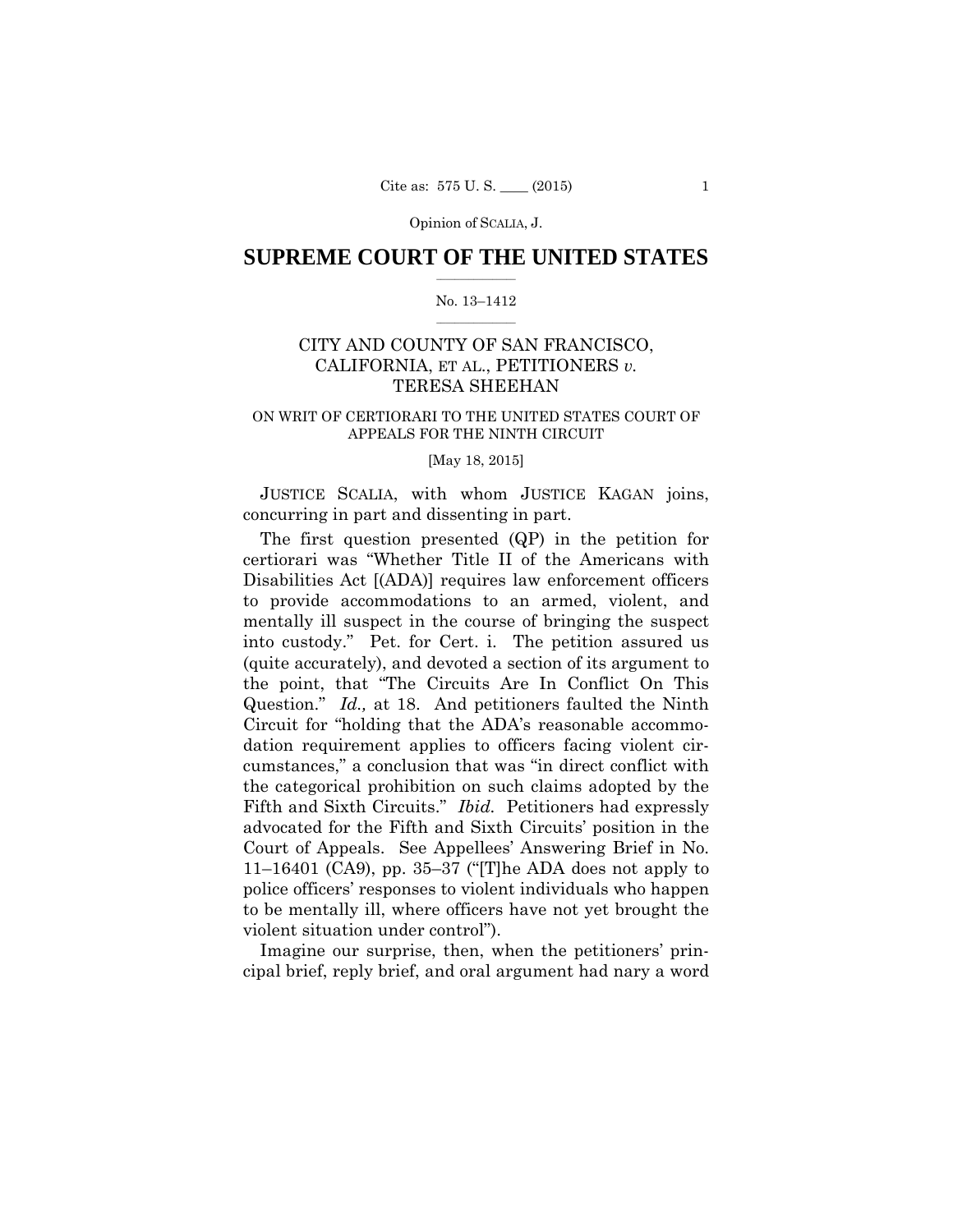# Opinion of SCALIA, J. 2 CITY AND COUNTY OF SAN FRANCISCO *v.* SHEEHAN

to say about that subject. Instead, petitioners bluntly announced in their principal brief that they "do not assert that the actions of individual police officers [in arresting violent and armed disabled persons] are never subject to scrutiny under Title II," and proclaimed that "[t]he only ADA issue here is *what* Title II requires of individual officers who are facing an armed and dangerous suspect." Brief for Petitioners 34 (emphasis added). In other words, the issue is not (as the petition had asserted) *whether* Title II applies to arrests of violent, mentally ill individuals, but rather *how* it applies under the circumstances of this case, where the plaintiff threatened officers with a weapon. We were thus deprived of the opportunity to consider, and settle, a controverted question of law that has divided the Circuits, and were invited instead to decide an ADA question that has relevance only if we assume the Ninth Circuit correctly resolved the antecedent, unargued question on which we granted certiorari. The Court is correct to dismiss the first QP as improvidently granted.

Why, one might ask, would a petitioner take a position on a Circuit split that it had no intention of arguing, or at least was so little keen to argue that it cast the argument aside uninvited? The answer is simple. Petitioners included that issue to induce us to grant certiorari. As the Court rightly observes, there are numerous reasons why we would not have agreed to hear petitioners' first QP if their petition for certiorari presented it in the same form that it was argued on the merits. See *ante,* at 7–10. But it is also true that there was little chance that we would have taken this case to decide only the second, fact-bound QP—that is, whether the individual petitioners are entitled to qualified immunity on respondent's Fourth Amendment claim.

This Court's Rule 10, entitled "Considerations Governing Review on Certiorari," says that certiorari will be granted "only for compelling reasons," which include the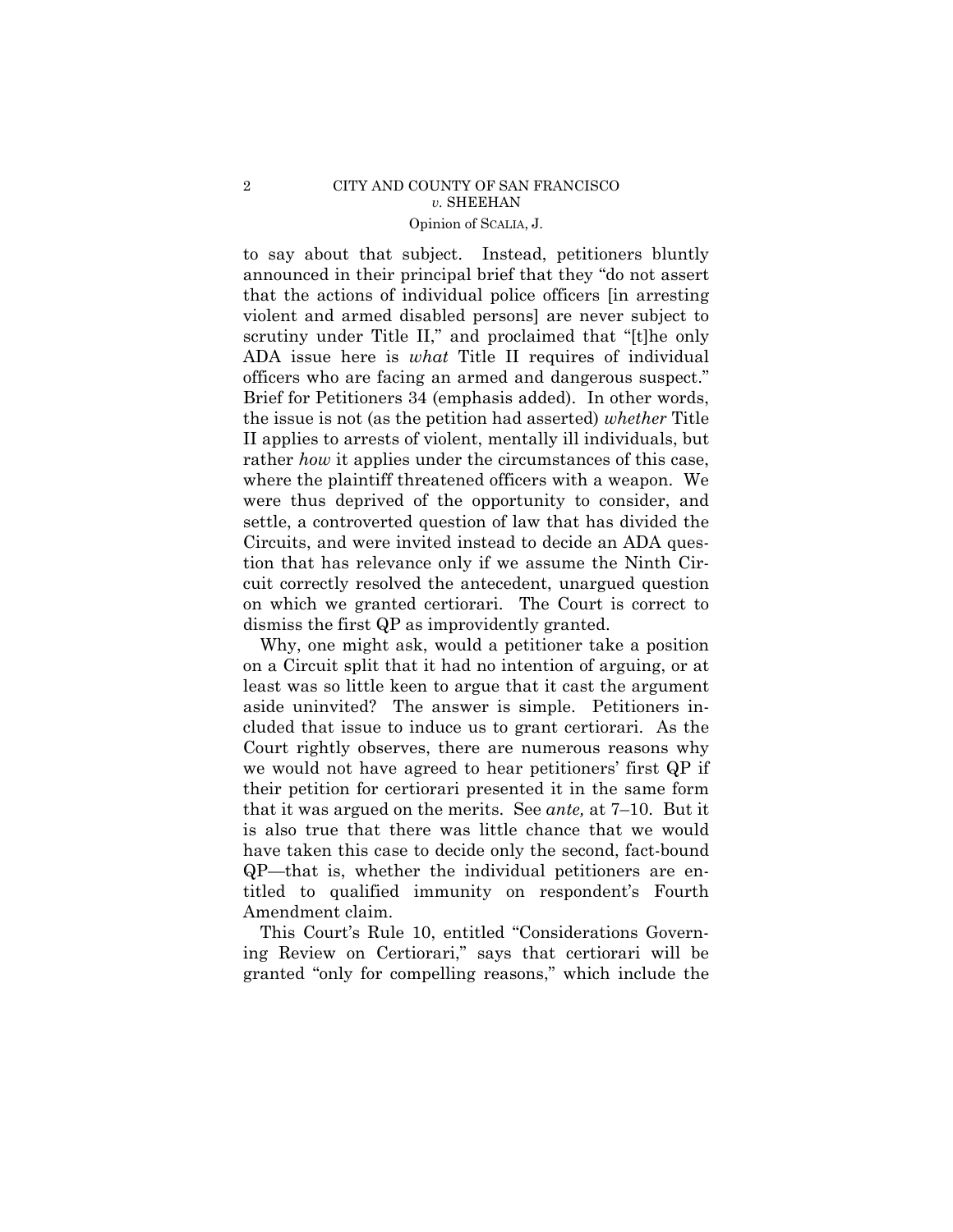#### Opinion of SCALIA, J.

existence of conflicting decisions on issues of law among federal courts of appeals, among state courts of last resort, or between federal courts of appeals and state courts of last resort. The Rule concludes: "A petition for a writ of certiorari is rarely granted when the asserted error consists of erroneous factual findings or the misapplication of a properly stated rule of law." The second QP implicates, at most, the latter. It is unlikely that we would have granted certiorari on that question alone.

*But* (and here is what lies beneath the present case) when we do grant certiorari on a question for which there is a "compelling reason" for our review, we often also grant certiorari on attendant questions that are not independently "certworthy," but that are sufficiently connected to the ultimate disposition of the case that the efficient administration of justice supports their consideration. In other words, by promising argument on the Circuit conflict that their first question presented, petitioners got us to grant certiorari not only on the first question but also on the second.

I would not reward such bait-and-switch tactics by proceeding to decide the independently "uncertworthy" second question. And make no mistake about it: Today's judgment is a reward. It gives the individual petitioners all that they seek, and spares San Francisco the significant expense of defending the suit, and satisfying any judgment, against the individual petitioners.\* I would not encourage future litigants to seek review premised on arguments they never plan to press, secure in the knowledge that once they find a toehold on this Court's docket, we will consider whatever workaday arguments

——————

<sup>\*</sup>San Francisco will still be subject to liability under the ADA if the trial court determines that the facts demanded accommodation. The Court of Appeals vacated the District Court's judgment that the ADA was inapplicable to police arrests of violent and armed disabled persons, and remanded for the accommodation determination.